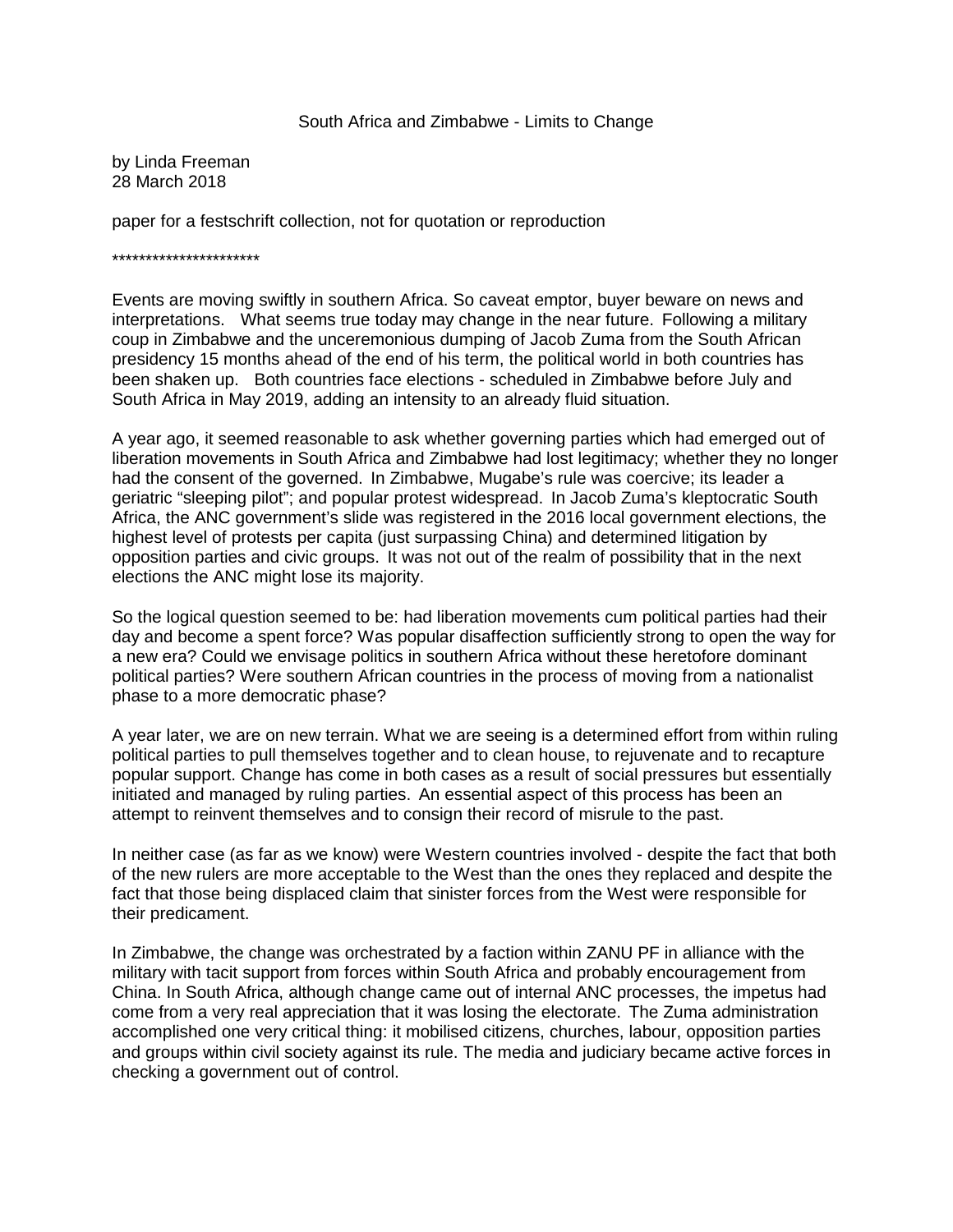In both countries, the attempt to sweep off the stage regimes riddled with corruption and economic mismanagement is of great importance. The promise of the return to law is also a huge step forward as is the principle of rule in the public interest.

At the same time, it is crucial to understand both what the new governments will inherit and also what they represent. It will be argued here that while the changes in the leadership of ruling parties and then of the state are significant, there are definite limits to what they offer, especially for the majority of their people. The questions which these changes pose include the following: given the militarized nature of the state in Zimbabwe and the mafia state which had emerged under Jacob Zuma in South Africa, will changes at the top necessarily transform the nature of politics in either case? Given the state of ruling political parties in both countries, what are the prospects for change at all? Even more, given the predatory and in some respects parasitical states which have emerged, what prospects are there for economic and social transformation? Similarly, given the inheritance of lopsided economies and societies in both cases, what hope is there for the mass of the population in both cases for greater economic and social inclusion.

In their haste to secure international acceptance, both regimes have lost no time in making assurances that they are leaving behind the policies and practices of the past. The new leaders - Emmerson Mnangagwa in Zimbabwe and Cyril Ramaphosa in South Africa - have issued an invitation to international capital (both countries are now "open for business"), and demonstrate a strong interest in re-engaging with international financial institutions, Britain, the EU and the US. Regaining confidence is the key issue. In the haste for a quick fix, the lessons of GEAR in South Africa and the downsides of structural adjustment in Zimbabwe have been glossed over. Their approach opens to question whether we will see a somersault backwards to the experience of the 1990s rather than a move forward.

# *Origins of Change*

There is no question that parties in power in South Africa and Zimbabwe have faced a crisis of legitimacy, not only as a result of highly factionalized and compromised politics but also from severely stressed economies and societies. The three ills permeating southern Africa - poverty, unemployment and inequality - are as bad or worse than ever.

Both countries are among the most unequal in the world, with an elite of super rich coinciding with huge populations of poor in squatter camps and townships. Wealth inequality in South Africa is extreme - with the top 10% of South Africa holding 93% of its wealth while the top 1% holds 50% or more of its wealth.<sup>[1](#page-19-0)</sup> A recent study found that South African CEOs earn 541 times more than the average worker.<sup>[2](#page-19-1)</sup> The richest South Africans are among the richest people in the world, and the poorest are among the poorest. South Africa has a GINI coefficient over 60 and Zimbabwe surely cannot be far behind (50.1 estimated in 2017).

The rate of poverty in both countries is severe. According to the University of Cape Town's Southern African Labour and Development Research Unit, two-thirds of South Africans survive below the poverty line. Social grants remain vital for 17 million people, about 33% of the population in South Africa.<sup>[1](#page-1-0)</sup> Poverty in Zimbabwe where the economy has collapsed has been

<span id="page-1-0"></span><sup>&</sup>lt;sup>1</sup> Jannie Rossouw, "Why social grants matter in South Africa: they support 33% of the nation", *The Conversation*, 16 February 2017. In the 2017/18 fiscal year there will be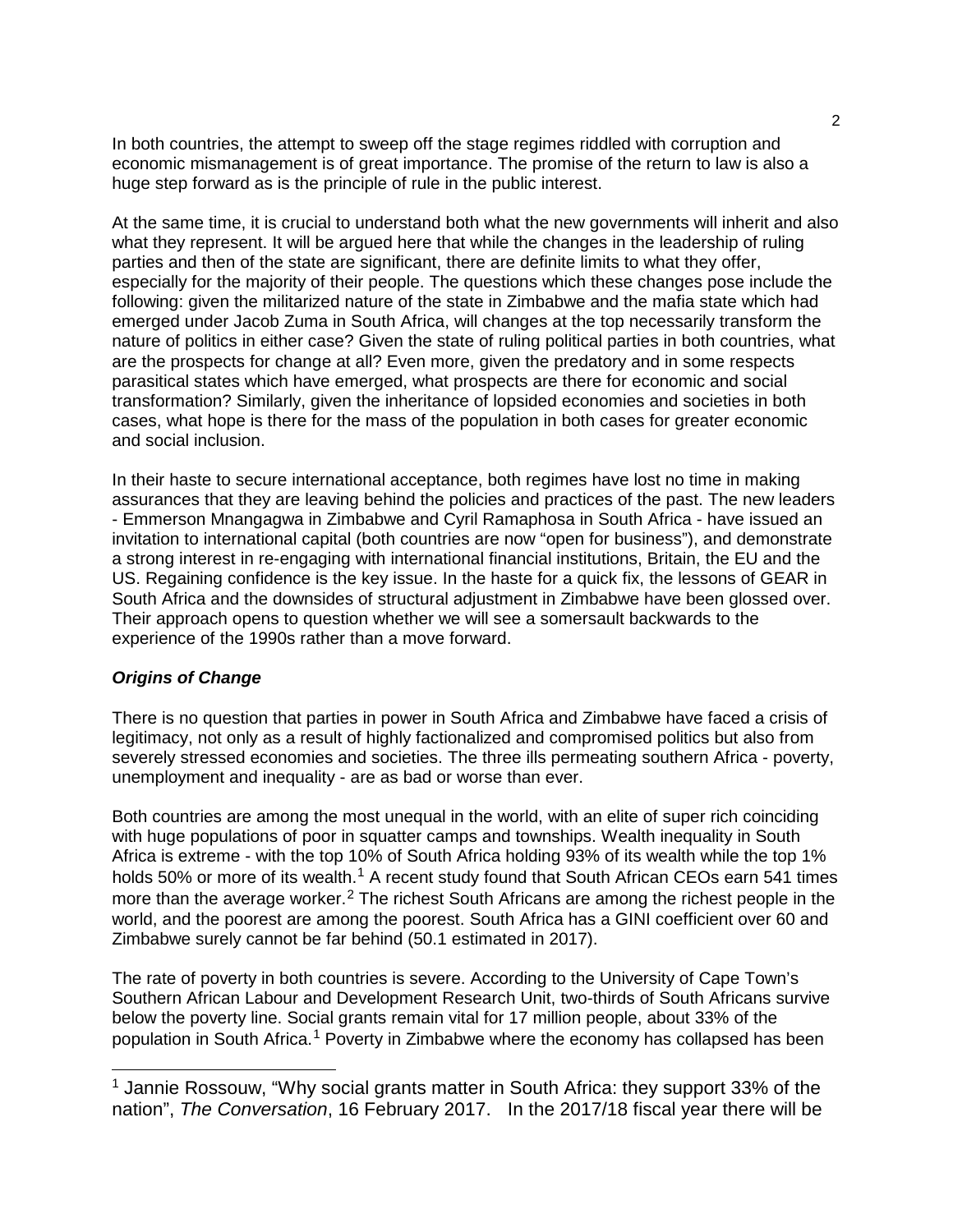#### above 90% for some years.

Unemployment is pegged at 90 to 95% in Zimbabwe (where its citizens have become vendors) and either 28% or 40% in South Africa, with the larger figure including discouraged job seekers. Youth unemployment in South Africa, President Cyril Ramaphosa claims, is 30% for blacks and 7% for whites,  $3$  but economists put youth unemployment at 67% using the broader definition.  $4$ While these problems are well known to those in power, resolving them is another matter.

Public education is in crisis. While education has been more broadly provided in the post-apartheid era in South Africa, one report has it that 80% of ten-year olds in South Africa are functionally illiterate. The majority of students have not continued through Grade 12. The pass percentage is low, and in key subjects— like science and maths — South African students are the lowest performers in the world. On the other side of the ledger, Zuma's rollout of ARVs on a national scale was one of the significant positive achievements of his presidency: treatment increased sevenfold; mother to child transmission dropped and life expectancy grew.<sup>[2](#page-2-0)</sup>

Health and education in Zimbabwe, once the pride of the nation, have crumbled in these last decades of economic crisis except for the GNU period.

Growth in both South African and Zimbabwean economies has been lacklustre to poor (in South Africa as low as 0.3% in 2016 and estimated to be just above 1% in the next few years) and per capita incomes have declined. In the past year, two out of three of the key agencies have downgraded South Africa's credit rating to junk status, making borrowing on capital markets expensive and foreign capital leery. In late March 2018, Moody's kept South Africa at investment grade, providing a reprieve until October. Zimbabwe's growth figures are comparable to those in South Africa - ranging around 1% with 2016 about half that.

In terms of the Zimbabwean economy, since the GNU ended in 2013 and even more since the commencement of land invasions in 2000, the Zimbabwean economy has been in dire straits. The industrial sector has been decimated by company closures with a general process of deindustrialisation well advanced. Low levels of production have led to the informalisation of the economy. Government expenditure has been increasing even though revenues have shrunk. A debt of \$7-billion (R95-billion) is owed to western lenders. There is a severe shortage of capital for investment and a cash shortage of US dollars. Food prices are on the rise. International capital gave Zimbabwe a wide breach. In 2016, Zimbabwe attracted FDI of \$319

17 million grant beneficiaries, 11 million of them younger than 18; not to mention the number of extra people supported. Total expenditure on social grants in the 2017/18 financial year will amount to more than R150 billion.

<span id="page-2-0"></span><sup>2</sup> In addition, a 2016 World Bank study found that since the end of apartheid, the government has spent more than other middle income countries on social assistance programmes, health and education. *The Distributional Impact of Taxes and Transfers: Evidence from Eight Low- and Middle-Income Countries*, 2016. This expenditure rolls back about 40% of the increase in income inequality between 1993 and 2008. Dirk de Vos, "We can't tax ourselves out of inequality", *Daily Maverick*, 28 February 2018.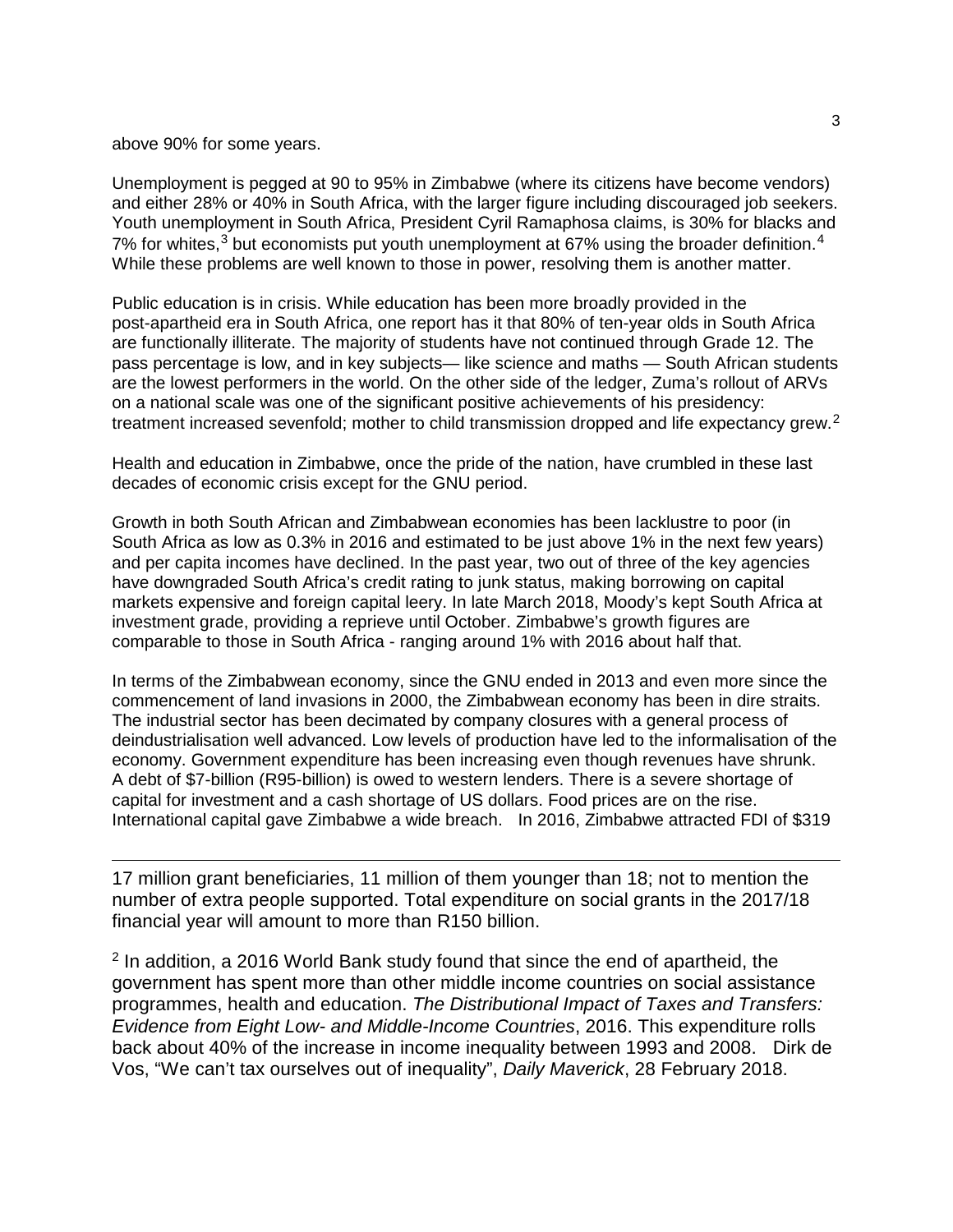million compared to Mozambique's \$3 billion.<sup>[5](#page-19-4)</sup>

The desperate nature of conditions in Zimbabwe produced massive popular alienation. The signs were clear at the moment of change. The jubilation of ordinary people at the end of the Mugabe regime, (however short lived their happiness may prove) bears testament to the oppressive reality (both politically and economically) which they have endured. Disaffection has been obvious for decades despite the fact that, under Mugabe, any form of opposition - new political parties or popular protests - was considered illegitimate and treated harshly. The resort of the Mugabe state to extremes - from the genocide in Matabeleland in the 1980s to Operation Murambatsvina in 2005 to the repression of opposition forces to the militarized rigged nature of elections and especially to the military campaign after Mugabe lost the 2008 presidential elections - meant that hegemony in Zimbabwe was established by coercion. "Let's bash them" Mugabe used to say.

The contrast between conditions in South African squatter camps, townships and rural slums and the flagrant extravagance and corruption of the Zuma administration had provoked widespread protest. The worry was that Mandela's ANC had increasingly come to be seen as Zuma's ANC. The low opinion of Jacob Zuma outside of rural KwaZulu Natal was a major factor in the ANC's drive to remove him.

In both countries, an increasing proportion of the population has demonstrated their disaffection by refusing to vote, by engaging in struggles at the community level, or by expressing their alienation in violent behaviour.

# *The Nature of Change*

Although recent events have produced a reconfiguration of forces in both countries, in neither case did the changes reflect a rejection of ruling parties. The new conjuncture has arrived less on terrain that is ringing in the new as much as a regrouping of the old. In both cases, succession issues within ruling parties were paramount. Let us turn to the process of change in each case.

#### *Zimbabwe - Moving to a Chinese/Rwandan model*

In Zimbabwe, after years of factional struggle, the acute fragmentation which had divided ZANU PF was resolved in November with winners within the party coming to power through a military coup. The trigger for the change was Mugabe's firing of Emmerson Mnangawa as Vice President on 6 November 2017, but the seeds of change were sewn much earlier in the history of ZANU PF's internal politics.

The immediate causes were linked to serious misjudgments by the Mugabes about their power and ability to control ZANU PF. Grace Mugabe's campaign to eject Vice President Joice Mujuru from state and party in 2014 was the beginning of the end of this project. At the time, it seemed a peculiar move to get rid of half the party (100 MPs, half the Cabinet and who knows how many members and how much public support). In the second round in November 2017 in dumping Mnangagwa and his associates, Mugabe was plundering his party for a second time. As a friend in Harare noted on this occasion, "this time Mugabe has gone too far". And indeed he had. Tearing apart one's party is risky business, especially if it is one of the foundations of your support. Mugabe's second mistake was to believe that his system of patronage -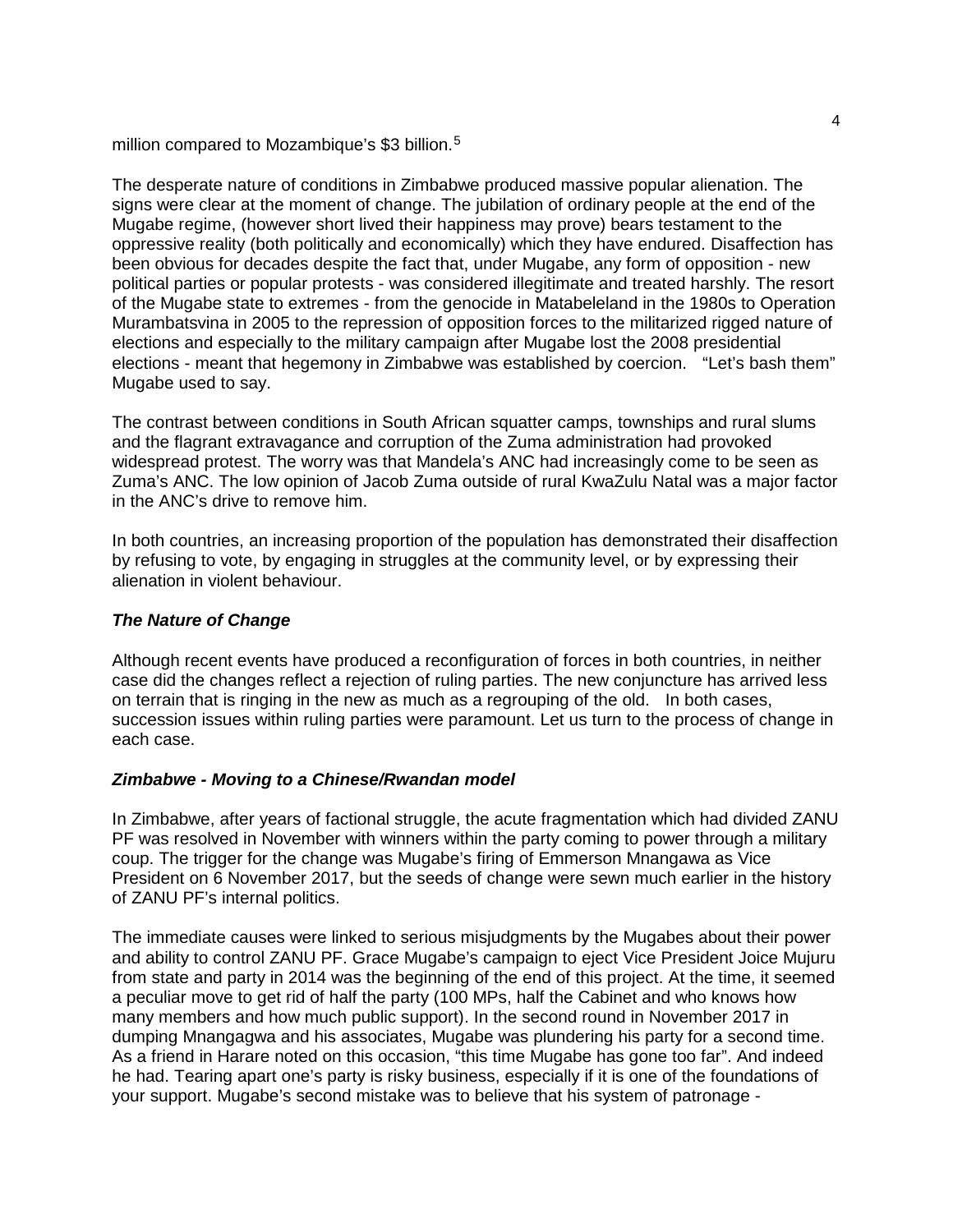especially his parcelling out of land - would keep the army behind him. He seemed genuinely surprised when it didn't. His third was to take the support of war veterans for granted and not to come to terms with their growing anger against his regime.

Following his successful flight to South Africa, Mnangagwa took the opportunity to regroup and to move forward in alliance with Commander Chiwenga and the army. As we know, on the evening of the 14 November, the army sent armoured vehicles into Harare and squashed attempts by the police forces and CIO to keep the Mugabes in power. The power base of the present dominant faction of ZANU PF is now composed of the military, war veterans and the Lacoste group within ZANU PF. The other principal faction - Grace Mugabe, the G40 group within ZANU PF and most of the top ranks of the police and CIO - have been axed. A rearrangement within the ruling party has occurred.

Some speculated that the jubilation which ensued in the general population at the end of the Mugabe regime might let the genie out of the bottle and lead to genuine reform in the political sphere. To date, however, there seems little indication that the new regime is prepared to make significant political changes. Three key issues make this point:

1) The first signal was the appearance of a new Cabinet under Mnangagwa which was exclusively made up of ZANU PF retreads - so similar to the previous Cabinet that some had it that only Mugabe was missing. The hope had been that younger politicians, opposition figures and technocrats might have been included to give a sense of the country coming together in a this new moment. However, Patrick Chinamasa the Minister of Finance and Economic Planning (resurrected from his one month stint as Minister of Cyber Security) put us straight: ZANU PF and no-one else would rule; it was preposterous to think otherwise. And so corrupt elements from the past like Obert Mpofu emerged as a senior minister (Minister of Home Affairs) and the widely discredited Tobaiwa Mudede remained as Registrar-General in charge of rigging elections. If you were corrupt and belonged to the G40 (Ignatius Chombo being the standout example), however, you went to jail and many were tortured. The millions in cash lying around your house (\$10 million in Chombo's case) were confiscated.

2) Beyond the Cabinet lineup and more telling still was the refusal of the new government to implement electoral reforms so that they would be in compliance with the 2013 Constitution. Mnangagwa announced in Davos that elections will be held before July and his government has blown off any consideration of changes before then.

What this means is that all the tried and true mechanisms for rigging remain in place. As it is, between 3,000 and 5,000 soldiers have been deployed in the rural areas. A systematic campaign of psychological and emotional terror meant to instil fear in the rural electorate is in place so that rural areas will deliver their vote to Zanu PF in the forthcoming elections. The regular delivery of new vehicles to chiefs (so instrumental in getting out the vote) went ahead.... There are reports that in virtually all of the country's rural areas and some urban areas, people have been forced to surrender the serial numbers of their biometric voter registration slips to Zanu PF officials or local village heads. Concern is mounting over the nature of the paper on which ballots are printed and of course the shambolic voters roll. The newly appointed head of the Electoral Commission Priscilla Chigumba has been fingered for alleged corruption. Not a promising start.

The chances of a free and fair election are thus virtually nil except for the fact that the ZANU PF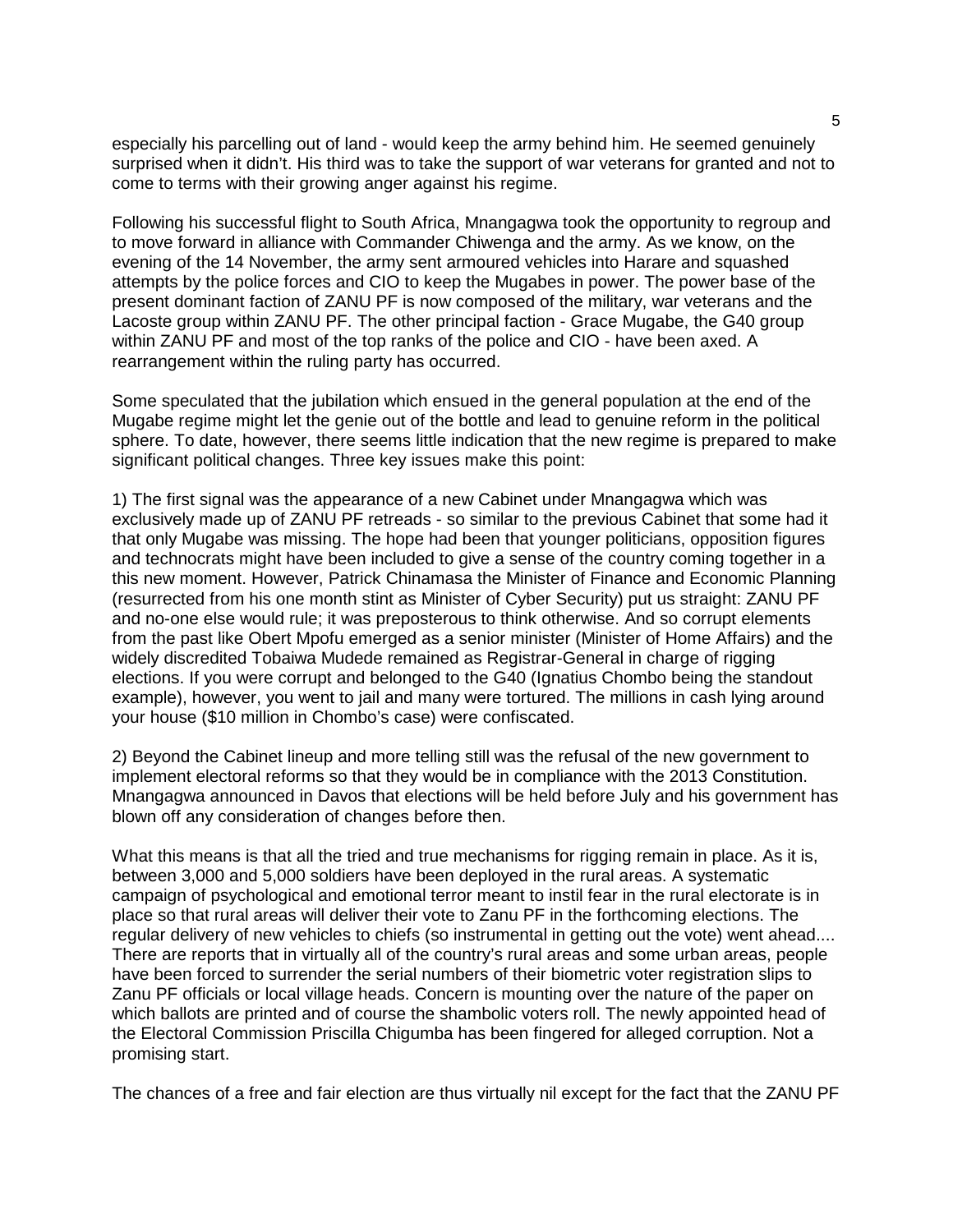government badly needs the election to be viewed as legitimate by the EU and the West. Direct foreign investment will depend on things being seem to be fair even if they are not. It will be interesting to see how all involved will square the circle. The usual pattern is to put mechanisms for rigging in place well ahead of time so that voting itself can proceed without violence and intimidation and can be judged as free and fair. Although the new government has said it will allow impartial international election observers, these have been managed in the past.

With the death of Morgan Tsvangirai precipitating intense battles over succession in the MDC-T and the MDC Alliance, the opposition has had little time to regroup and prepare to do battle. Serious divisions between Thokozani Khupe and Nelson Chamisa over the MDC presidency ended with Chamisa emerging as Tsvangirai's successor. There are at least three opposition alliances and over one hundred tiny parties.

Although early rallies point to huge enthusiasm for Chamisa, even in ZANU PF strongholds, it remains to be seen whether support will stand up. There IS a hunger for real change and Chamisa's charisma has led pundits to talk about his "Obama moment" Much is made of the fact that 60% of the voters roll is composed of people under 35; the "youth vote". At 40, Chamisa claims he represents the future and ED (now 75?) the past. In reply ED can point to his long experience in government.

3) A third indication that political reform is unlikely has been the hardline refusal of Mnangagwa and his associates to use this moment to pull the country together and to begin the process of healing old wounds. Reconciliation would mean coming to terms with the Gukurahundi and other repressive moments in Zimbabwean history - Murambatsvina and violence at election times.

The only moment when ED lost his cool during his charm offensive in Davos was in a television interview with the BBC's Mishal Husain when she asked him repeatedly whether he would apologise for his leading involvement in the Matabeleland massacres.<sup>[6](#page-19-5)</sup> His exasperated reply "I don't know what your problem is" was accompanied by a denial that 20,000 people had been murdered.<sup>[3](#page-5-0)</sup> The most that he could muster was a suggestion that the Gukurahundi might have been a "bad page in our history" but that a National Commission of Peace and Reconciliation could air people's grievances. Blame for this "bad page" was laid at Mugabe's door and with ZAPU and ZIPRA. No responsibility for ED, none at all.

Mnangagwa's response on the Gukurahundi issue was reminiscent of his refusal to discuss in Cabinet the violent repression which followed ZANU PF's defeat in the May 2008 presidential elections. When Joice Mujuru wanted an airing of what had happened, Mnangagwa said "next item". In recent interviews, Mnangagwa denied that previous elections, especially the one in 2008, were unfair. He also claimed that there was no evidence of violence in 2008, when NGOs reckoned that at least 2[7](#page-19-6)0 MDC activists had been killed.<sup>7</sup> His position is to encourage Zimbabweans "to let bygones be bygones".

<span id="page-5-0"></span> <sup>3</sup> ZAPU leader Dumiso Dabengwa now claims that the real figure is over 100,000 people murdered in the Gukurahundi campaign. "Zapu fumes at former president's Gukurahundi claims", *Southern News*, 21 March 2018.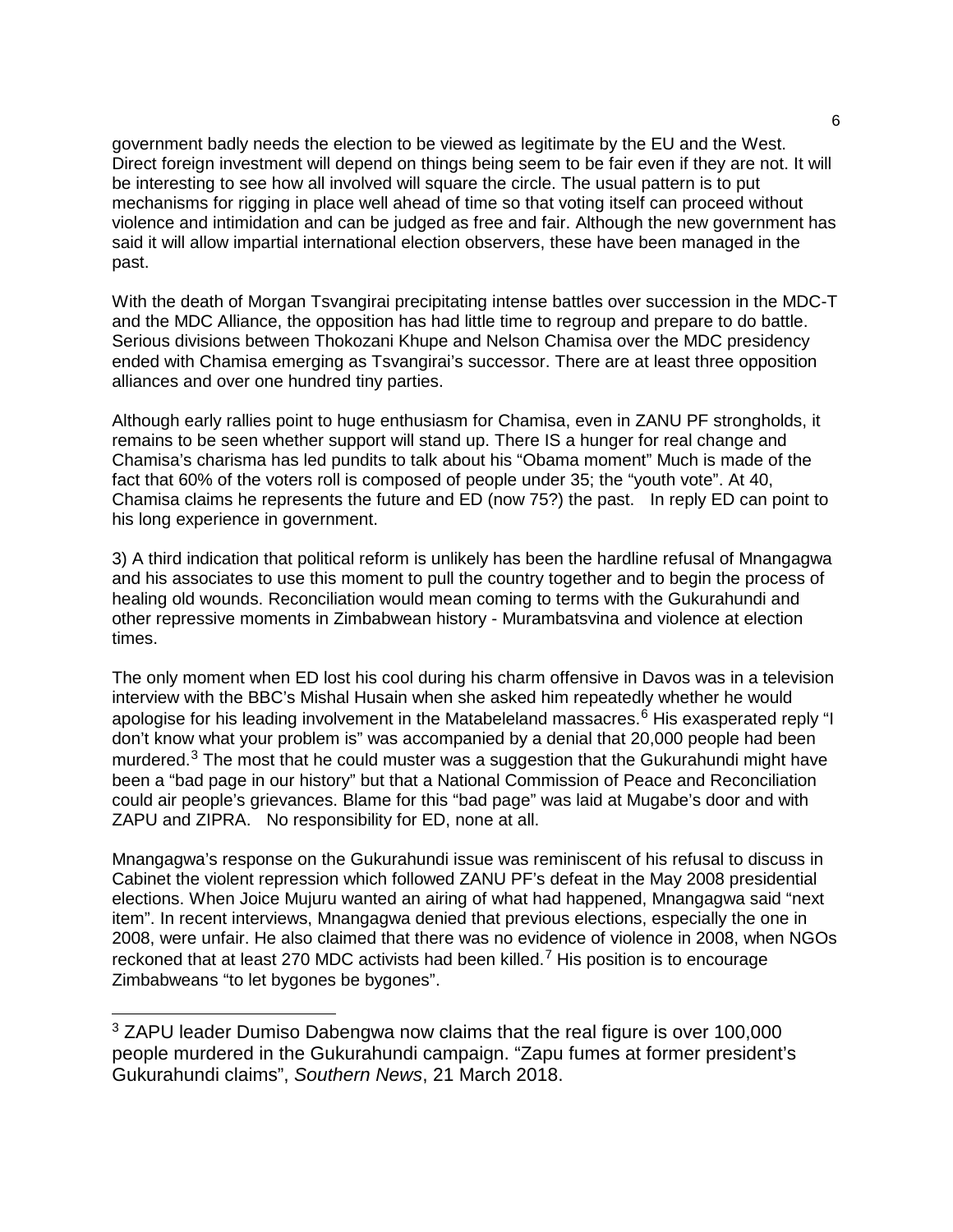Except for the principal architect, Mugabe, the leaders of the Gukurahundi are in prominent positions in the new Cabinet: Mnangagwa, then minister of state security is now head of state; Perrence Shiri, the commander of the Fifth Brigade (known as Black Jesus for his power over life and death and identified as a rapist during that campaign) is minister of lands, agriculture and rural resettlement, and Vice President Constantino Chiwenga was head of 1 Brigade in Bulawayo providing Shiri's brigade with logistical support during the Gukurahundi. Healing in Matabeleland and the Midlands won't happen under this regime.

While genuine reform in the political sphere seems unlikely, the new Zimbabwean government is making a determined effort to pull the economy out of its moribund state. The model mirrors authoritarian developmentalism à la China or Rwanda with their mix of political repression and economic reform.

Mnangagwa has implored all party cadres to "think, sleep, dream and walk productivity."<sup>[8](#page-19-7)</sup> The attempt now is to abandon some of the most egregiously lunatic of Mugabe's policies and to appeal to foreign (Western and Chinese) investors and financial institutions. Mnangagwa has signalled his commitment to a free-market capitalist approach as opposed to the more state-centred approach adopted by Mugabe. He has promised to protect property rights and in particular all Bilateral Investment Promotion and Protection Agreements (BIPPAs) which had been disregarded by Mugabe. Indigenization (the requirement that foreigners should give up 51% of their investments to locals) has been jettisoned except in the gold and platinum industries. Gestures have been made to white farmers with the offer of 99-year leases for farms and the promise of compensation. $4$  Loss making parastatals like Air Zimbabwe and the Zimbabwe Electricity Supply Authority (Zesa) will be privatized. Mnangagwa has promised to repay Zimbabwe's debts to lenders.

Austerity measures are also part of the new regime. These include a ban on first-class air travel for officials except the president and his deputy, rationalizing the size of delegations, and reducing overseas diplomatic missions. The Cabinet was cut back with six less ministers. The budget proposed life style audits of all public office holders to ensure they were commensurate with the level of income. Civil servants over 6[5](#page-6-1) or who lacked qualifications were to be retired.<sup>5</sup> The government also cut back on the provision of vehicles, offering car loans instead. Fuel allowances were reduced. The corps of youth officers was also cut in half. Firms and individuals who sent money abroad have been ordered to return funds to Zimbabwe.

At the moment it seems that instead of being unseated by the change in its top leadership and by horrendous economic and social conditions. ZANU PF has emerged from its crisis stronger than in its immediate past. Defeated groups - the G40 faction within ZANU PF, the police and the CIO - have been purged, bringing an end to the extreme factionalism which had permeated

<span id="page-6-0"></span><sup>4</sup> Under the previous arrangement, white farmers had five-year leases that could be revoked if an indigenous person expressed interest in the land they occupied.

<span id="page-6-1"></span>5At the time when Mnangagwa assumed office, Zimbabwe's civil service workforce amounted to about 298,000 employees, whose costs amounted to about 97% of state revenue. Ray Ndlovu, "First steps to reverse the ruin of the Mugabe era", *Business Day*, 10 December 2017.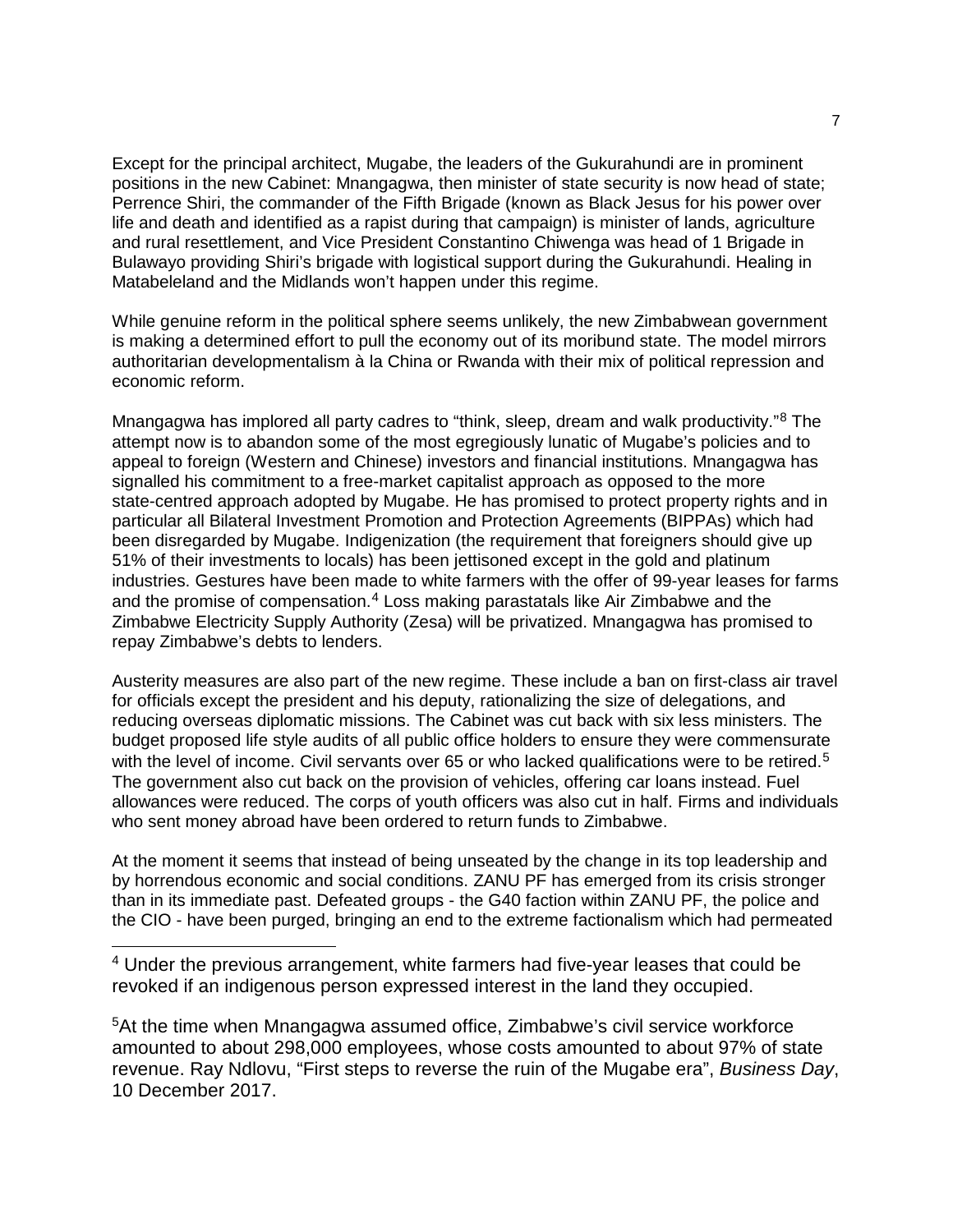#### ZANU PF for most of the 2000s.

#### *South African battles*

In South Africa, the rule of Jacob Zuma has also come to an end. The defeat of Zuma's ex-wife Nkosazana Dlamini-Zuma (NDZ) in her candidacy for the ANC presidency ended the prospect of Jacob Zuma continuing to control events indefinitely. One look at his face - shocked, angry and disbelieving - when Ramaphosa won the post indicates how important that loss was to be. At the same time, Ramaphosa's narrow victory (a matter of 179 votes out of 5,200) and the slimmest majority (42 of 80) in the ANC National Executive Committee imposed limitations on his presidency. Strong headwinds continue to blow out of the past.

The appearance of change in South Africa, although less dramatic than the armoured vehicles in the capital city of Zimbabwe, was equally significant. Jacob Zuma resigned from his position as state president in mid February 2018, fifteen months earlier than the end of his term. He left no-one in doubt that he was leaving against his wishes, protesting to the nation on SABC television that he did not know what he had done wrong.

The struggle to remove Zuma as state president was part of Cyril Ramaphosa's effort to establish his authority and to sustain the momentum of his first months as ANC president. Before Zuma's exit, Ramaphosa had already hit the ground running, making decisive moves at home and abroad. As in Mnangagwa's Zimbabwe, Ramaphosa made it a priority to reassure international capital and Western governments and to promise economic improvement and greater policy certainty. He led the South African delegation to Davos, gave presidential style interviews and announced that the nuclear deal with Russia was not possible.

At home, he pushed Zuma to appoint a long-delayed judicial commission of inquiry into state capture by Zuma's business associates, the Gupta family. Ramaphosa fired corrupt senior officials at Eskom, the electricity parastatal and declared that rooting out corruption was a priority. Changes at South African Airways followed on. His removal of Tom Moyane as the SARS Commissioner in mid March was essential to the process of rebuilding the institution and South Africa's ability to collect revenue. Indeed cleaning out and restoring the integrity of state institutions will be a central task of his administration.

For his part, Zuma was not constitutionally obliged to resign (barring an impending successful vote of no confidence and impeachment) and he had strong incentives not to go. He has been charged with 16 counts of corruption, money laundering and racketeering, originating from 783 questionable payments he received dating back to the 1990s arms deal and will no doubt face more charges once the books are open. As one journalist put it, "it is 100% certain he will spend the rest of his 70s and possibly much of his 80s in court or in prison."<sup>[9](#page-19-8)</sup> If not, it's exile in Dubai.

For a significant part of the ANC, the incentive to drop Zuma was based on a clear appreciation of the detrimental effect he was having on the ANC's electoral prospects. After the dismal 2016 local government election results which saw ANC support dropping by 8% to 54%, many in the ANC feared they might lose outright or be forced into a coalition if Zuma stayed on. Voting studies show that ANC supporters didn't jump ship in 2016; 3 million ANC voters stayed home. There is a real prospect that, once the ANC cleans house, shows it is serious about fighting misuse of public money, and produces some signs of economic recovery, former ANC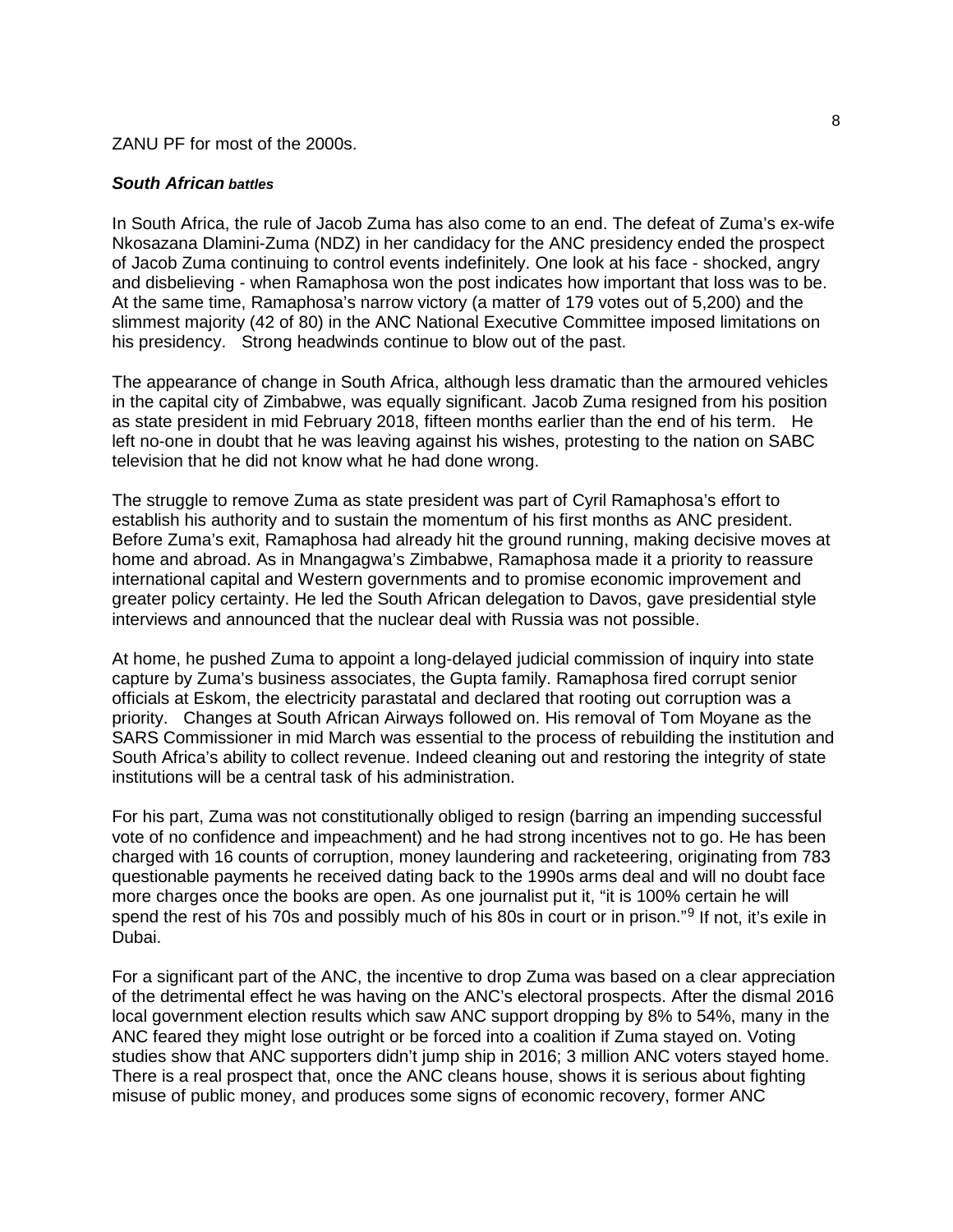# supporters might return.<sup>10</sup>

For opposition political parties in South Africa who had scented better times as long as Zuma was in power, Ramaphosa's victory is bad news.

# *Inconvenient Truths: The Shadow State - Penetration of the State and Political Parties*

However, legitimate it has been for ordinary citizens to rejoice at the end of the Zuma and Mugabe regimes, it is important not to overplay the significance of these changes, especially in the short and medium term. The assumption that Mnangagwa and Ramaphosa will usher in a process of healthy renewal and lead their countries out of the wilderness reflects a hopeful view of existing realities. Underlying the political drama and the switch in leadership is an intertwined legacy of structures which confront the new/old leadership, a culture which served individual self-interest over the public good and the rise to power of a class of the economically incompetent.

At the national level, parties in power since independence and the ruling political forces within them have evolved and been transformed in ways which have produced a toxic mix of mafia politics and economic disarray. Both the Zuma and Mugabe regimes have left behind predatory, parasitical networks and, in Zimbabwe's case, a militarized state.

# *South Africa*

As illustrated in Jacques Pauw's *The President's Keepers - Those Keeping Zuma in Power and*  out of Prison<sup>[1](#page-19-10)1</sup>, the Gupta emails published by the investigative units, amaBhungane<sup>1[2](#page-19-11)</sup> and Scorpio, and a comprehensive academic report<sup>13</sup>, a shadow state has emerged in South Africa while the policy making and coordination capacity of the rest of the state has languished. A network of predation has been formed which engaged in systematic looting and the siphoning off of billions at every level of the state. In parts of the country, the network has had a well-developed capacity for violence, often integrated with the state's armed forces; often immune from prosecution. Many are outright gangsters.

The penetration of the state was duplicated within the ANC. For years, senior leaders of the ANC (notably Kgalema Motlanthe) and veterans of the struggle lamented the deterioration and capture of the ANC. Predatory networks have penetrated the party from top to bottom and have criminalized party activity. Senior positions in the party were sought after as they might lead to government office and control over huge projects and sums of money. ANC branches which were originally formed as community structures representing local needs were transformed into vehicles promoting the careers of politicians at election times. In return, rewards were available for supporting the right people. At a time when poverty is widespread and unemployment around 40%, the ANC had become a means to gain employment and some form of subsistence.

Central to this process was the emergence of a predatory culture within the ANC political elite and the administrative elite in the civil service. As Mike Roussos points out, "The political culture under Zuma cemented into one that stressed the acceptability of serving one's own political needs - and thereby one's material desires – whilst serving as an ANC leader within the government. It became increasingly acceptable to find ways of ensuring the comfort and security of one's family and dependants".<sup>1[4](#page-19-13)</sup> Eventually this orientation became the major preoccupation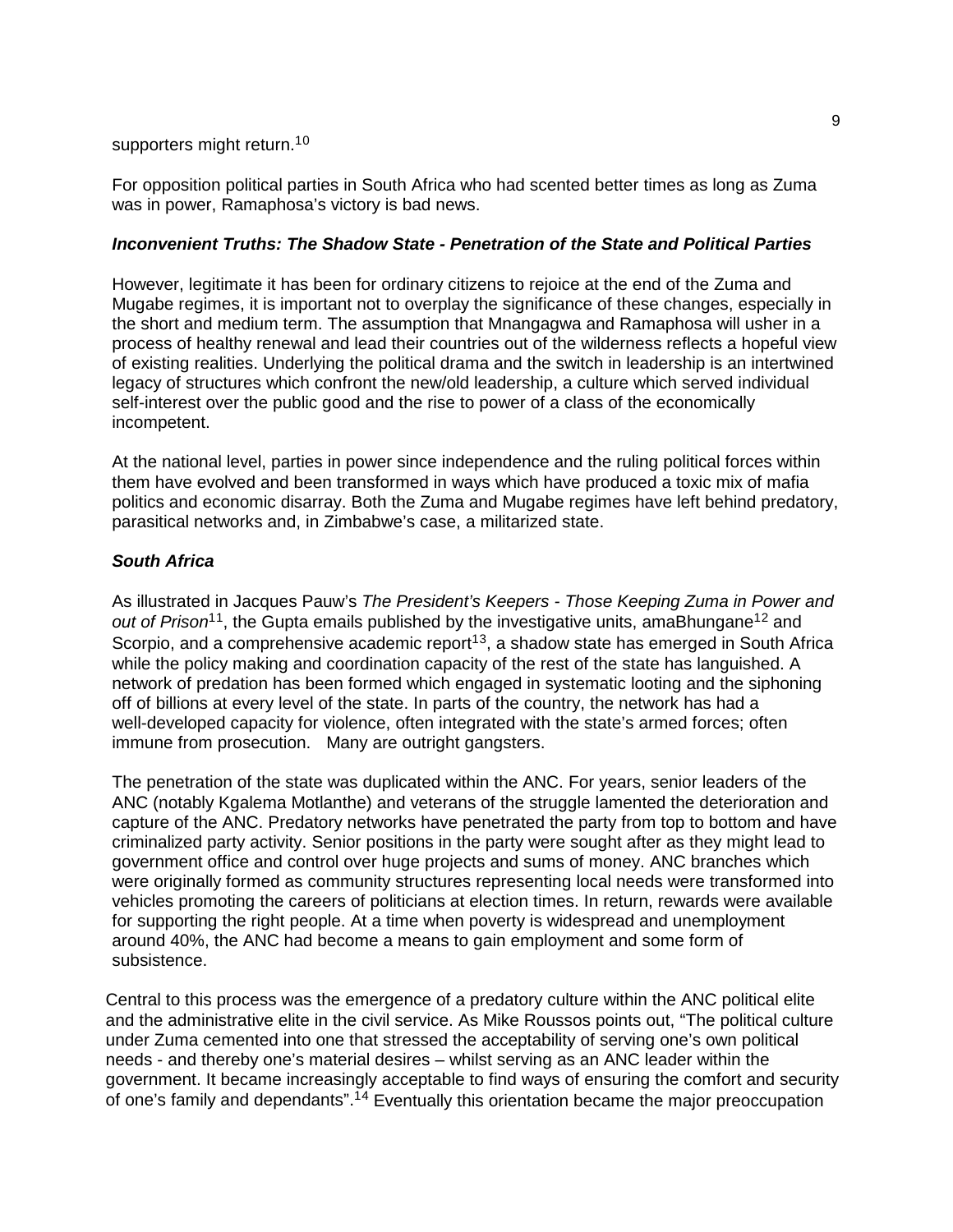of Zuma and the political elite under him – at every level of government. The administrative elite followed suit. The appointment of administrative heads increasingly became geared towards the appointment of people prepared to serve the needs of their political bosses, rather than the needs of the people.

As investigative units within the South African media (Amabhungane, Scorpio and GroundUp) have shown in great detail, government procedures were profoundly corrupted. Regular supply chains in government were sidestepped; tenders were non-existent or fraudulent. An array of practices - shady procurement, illegal grants, bribes, and dubious deals - became widespread. Government officials directed contracts to companies owned by family members or associates often at vastly inflated prices. As Mike Morris pointed out, the work was "either done very shoddily at a quarter of the price, or not done at all with the funds simply transferred into a bank account.... The money went straight into bogus or dubious companies, ... sheltered personal bank accounts, and (were) illegally transmitted into hidden foreign bank deposits on a massive scale".<sup>1[5](#page-19-14)</sup> In South Africa, the looting has been rumoured to amount to R100-billion thus far. Zimbabwean practices are a variation on the same theme.

In the process, the Zuma state attempted to destroy all those institutions which might allow accountability - the various arms of government and the criminal justice system - which had been established to provide checks and balances and to protect the country.<sup>1[6](#page-20-0)</sup> As Pauw's book demonstrated, South Africa's intelligence agencies and police were politically compromised and stole millions. Alternative networks were set up to do Zuma's bidding, operating in the shadows outside the limits of the law. In public enterprises and parastatals, compliant Zuptoids were put in place as chief financial officers, chief operational officers and heads of acquisition. If that didn't work, "alternative workstreams" were set up as in the case of Bathabile Dlamini's SASSA. Looting and dysfunction then ensued. In sum, the South African state became weak and unfit to promote South African development.<sup>1[7](#page-20-1)</sup> becoming instead a trough from which Mr. Zuma and his associates feasted.

The larger significance of these practices, the warping of state structures and the inculcation of a culture of serving one's own material needs has been *the emergence of a deformed economic class within the state.* As Mike Morris has argued, "Their economic existence has nothing to do with the efficient application of capital and labour in the basic forms of productive activity. They are not dependent on shrewd financial investment yielding returns. Indeed their stake in the economy ... exists outside of the usual parameters of capitalist economic activity."<sup>1[8](#page-20-2)</sup>

Hence, this predatory form of capital accumulation became what Morris calls "a mechanism of class formation for the economically incompetent who would not survive in the cut and thrust of capitalist competition of the real economy, since they lack the real skills and capabilities required to operate productive enterprises. It provides such individuals with the opportunity to have "their chance to eat", to rationalise that they "didn't make the sacrifices of fighting for liberation to end up poor".<sup>1[9](#page-20-3)</sup> As a result, they are able to maintain a life style unrelated to their actual skill levels, economic capabilities, salaries, and investment incomes.

The upshot is that the crisis in South Africa (and in Zimbabwe as well) has to be understood not just as "a political crisis created by individuals who have lost their ethical way, who have lost sight of their moral compass and strayed from the path of the "struggle", and who by implication can be brought back into the fold and reformed. What exists now is a deep structural problem: the emergence of a particular section of the elite dependent on a predatory form of accumulating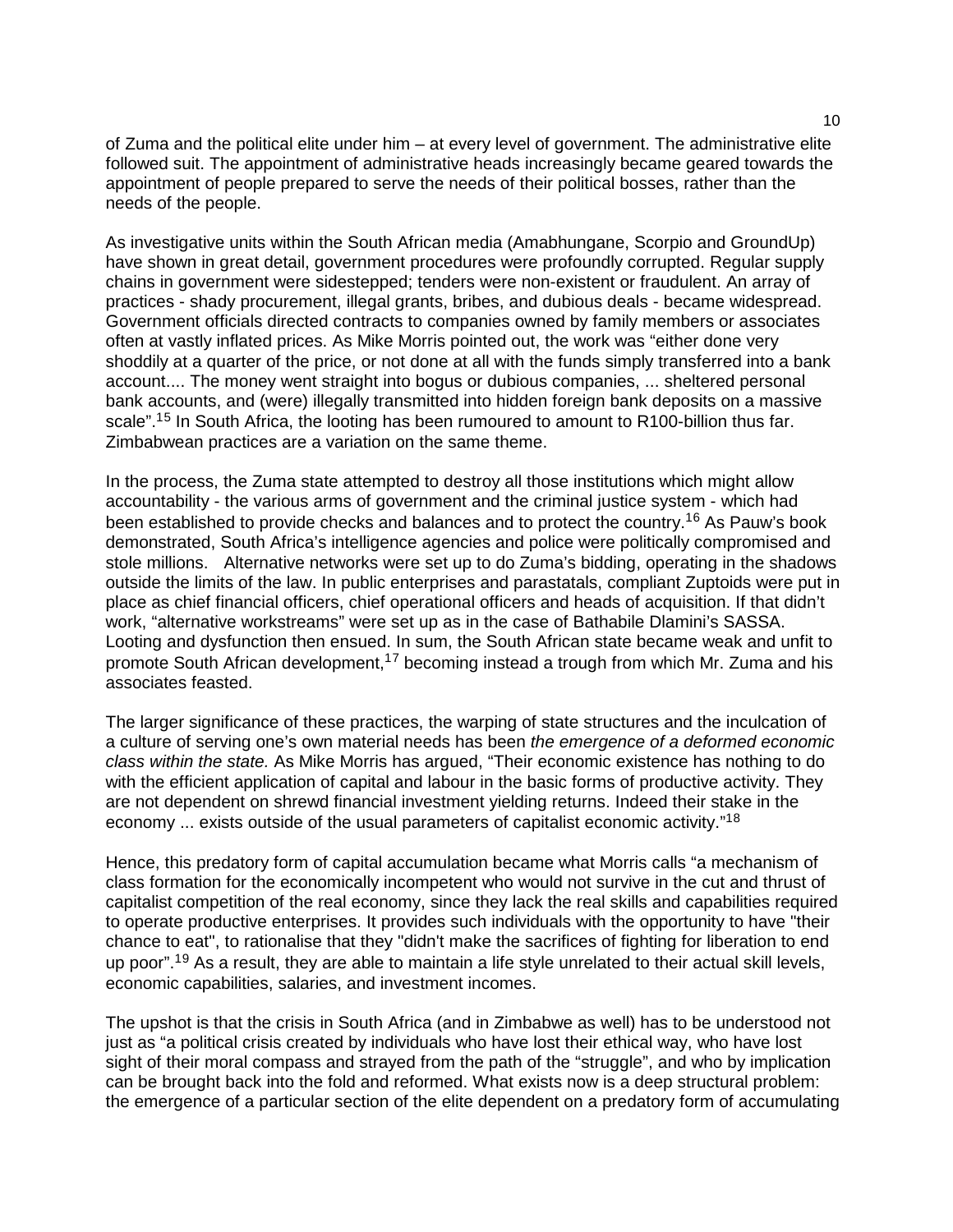wealth and maintaining political power.... The state (and its institutions) has become permeated with individuals – deployed or "discovered" to be corruptible – in strategic positions of power, actively seeking to secure control over resources and advancing their own corrupt interests."<sup>20</sup> Once accustomed to this form of livelihood and the resulting life style, the prospect of change becomes remote.

The effect on those outside Zuma's patronage networks has been entirely negative. The Zuma coterie's looting choked economic growth and impoverished ordinary citizens by robbing them of funds intended for development and the delivery of a essential services. As Morris points out, the "cannibalism of state resources ...renders everyone else poorer. Its hollowing out of state capacity to sustain this predatory dynamic destroys the institutional fabric required to support a wide array of services for poor and rich alike. Its undermining of legality and due process renders the daily lives of those without connections insecure and arbitrary in the face of the police and the law. Its perversion of the constitutional obligations of the state fractures the foundations of democracy, rendering many social and political rights upon which the ordinary citizenry depend increasingly fragile."<sup>2[1](#page-20-5)</sup>

One only has to think of Jacob Zuma's Nklanda in the midst of rural impoverishment or the excesses of Robert and Grace Mugabe and their children and the effect of Grace's farm and game park in Mazowe on local villagers to appreciate this point.

The predatory accumulation project, led by President Zuma paved the way with his own deep linkages to a corrupt, foreign, corporate network – the Guptas - and the phenomenon which has come to be known as "state capture". However, the notion of "state capture" can be misleading. As Morris argues, it implies an "external relationship to a state which has been stolen, in which case it can be captured back". As he argues, in South Africa the more apt metaphor is of a state "riven with conflict, internally racked with toxic agents, and deeply divided. In this sense the captured South African state is more similar to a cancer stricken body struggling to contain and overcome spreading tumours, and where renewed health entails finding and eradicating dangerous growths pretending to be normal tissue".

Another inconvenient truth at this moment in South Africa is that corruption is not just a matter of perverse accumulation through the state. The private sector in South Africa (and elsewhere in Africa) regularly employs tools to spirit money out of sight - money laundering, the exploitation of tax laws, financial statement fraud, cartel conduct - and other forms of illicit financial flows.<sup>[6](#page-10-0)</sup>

<span id="page-10-0"></span><sup>6</sup> For example, as Shawn Hattingh pointed out, "it recently surfaced that blue chip South African companies, such as Liberty and Illovo, have been using measures to evade tax on an ongoing basis. Not to be outdone, several South African financial institutions were of late caught manipulating the Rand in order to profiteer from the volatility created. Then ... Steinhoff used Special Purpose Vehicles to fraudulently boost profits and lower debts on its books to the benefit of its shareholders and top management. When this became public knowledge, it was clear that the company was in reality in financial difficulties and its share price plunged at the end of 2017. ...Steinhoff's days may be numbered and it soon may disappear altogether. Nonetheless its shareholders, like Christo Weise, have got away with the ill-gotten gains. Shawn Hattingh (ILRIG), "Out with the old, in with the not so new (or clean)" libcom, 16 February 2018, https://libcom.org/news/out-old-not-so-new-or-clean-16022018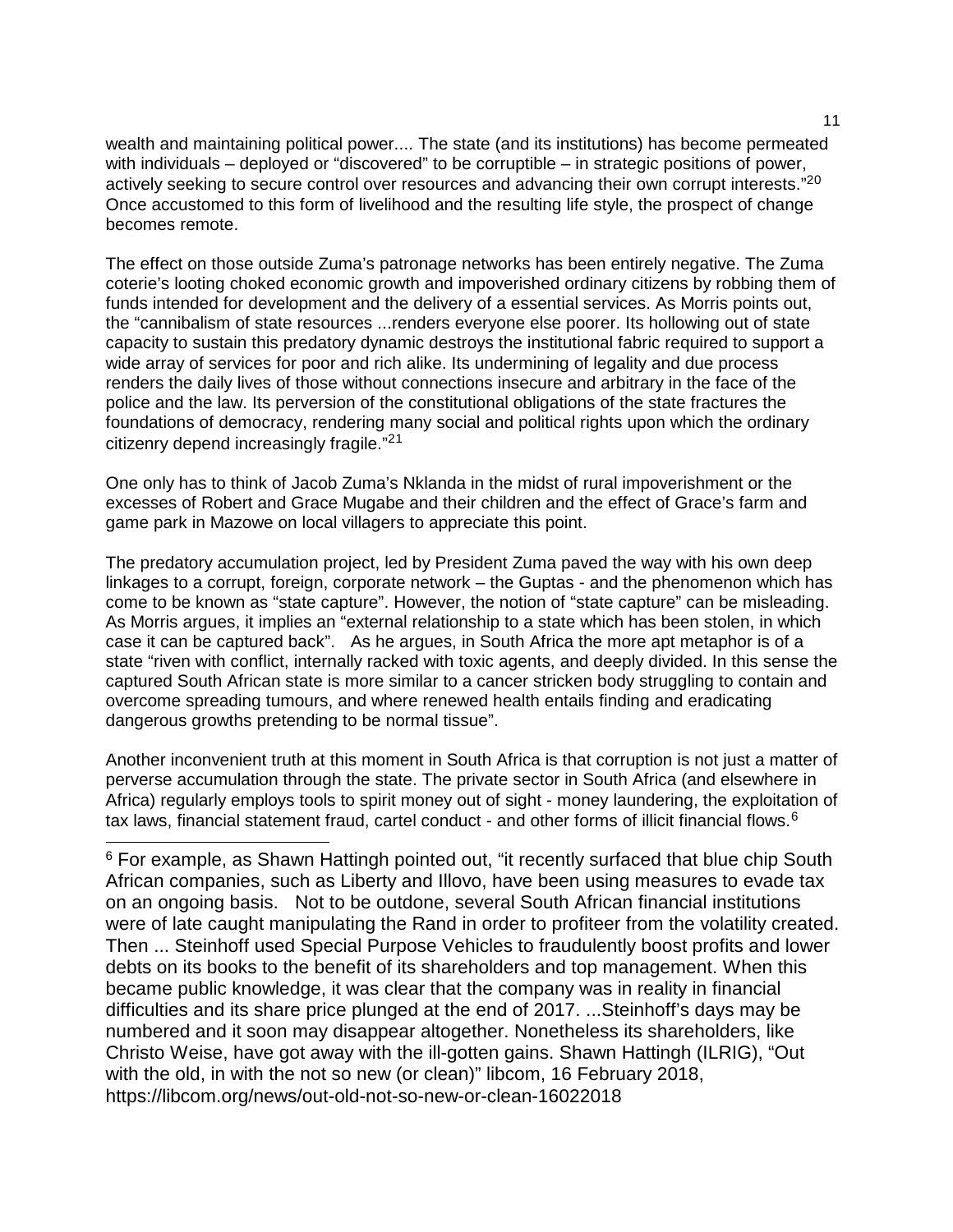These practices enabled Jacob Zuma to argue that theft and corruption in the white-dominated private sector were as bad as in government.<sup>[2](#page-20-6)2</sup>

Therefore one might propose that in fact the private sector in South Africa is not bothered about corruption per se. According to Shawn Hattingh, the problem the private sector had with Zuma was that it was "being side-lined in the corrupt deals of the state under his watch, with far more going to the Gupta family and a new BEE elite. Hence, they turned on the Zuma faction and backed Ramaphosa as their man: they wanted back in on the money, often involving corruption, which could be made through relations with the state and top politicians."<sup>2[3](#page-20-7)</sup> Given that Ramaphosa is committed to stopping illicit financial flows, one wonders how this expectation will play out.

In sum, Ramaphosa has inherited a party, a government, an economy and society riddled with the cancer of corruption. Looting has served as the basis of accumulation and class formation and "the extra-constitutional state that emerged deepened the macroeconomic, institutional and legitimacy crisis of the ANC-led state."<sup>2[4](#page-20-8)</sup>

In a different way given the interpenetration of the military and the political, the same could be said of Zimbabwe. Grand corruption benefited a few; a lack of accountability and pervasive impunity characterised the Mugabe state; the same phenomenal wastage and irrationality prevailed. Similar processes and structures have been organised to ensure an impenetrable network of allies and co-conspirators from State House, to the Treasury, to security forces to the lowest structures of government allied to the party.

With the advent of the new government, part of the ruling elite was purged based on its closeness to Mugabe and the G40 and not on capacity, competence and fitness for office. Moreover, the interest of Mnangagwa's cohorts was not to pursue structural reforms but to continue their own lucrative rackets and rent-seeking. Murky business networks fought intensely to retain access to Zimbabwe's mafioso economy.

# *Discourse and Power*

For Mugabe and Zuma, part of the process of staying in power involved adopting a discourse which diverted attention, where possible, from practices of theft and corruption, nepotism and cronyism. Discourse has been used to camouflage what is done under broad ideological labels the campaign to oppose white monopoly capital and to advance radical economic transformation.2[5](#page-20-9) The principal approach has been to reracialize and externalize the political narrative by making whites, and Western imperialism the real enemy of the people in Zimbabwe and white monopoly capital (both democratic and foreign) and Western imperialism the culprit in South Africa along with "clever blacks", urban lackeys of the enemy.

In South Africa Zuma supporters dissed Ramaphosa as being a clever urban black. Thuli Madonsela was called a spy. So was Zwelinzima Vavi. Pravin Gordhan was recalled from London because he was allegedly working for foreign forces. Zuma's most notorious ministers - Bathabile Dlamini, Mosebenzi Zwani, Faith Muthambi, Des Van Rooyen and others - argued that they were accused of corruption because they were advancing radical economic transformation. Mugabe and his ministers made much the same case; Mugabe never missed the opportunity of an international platform to attack Western imperialism.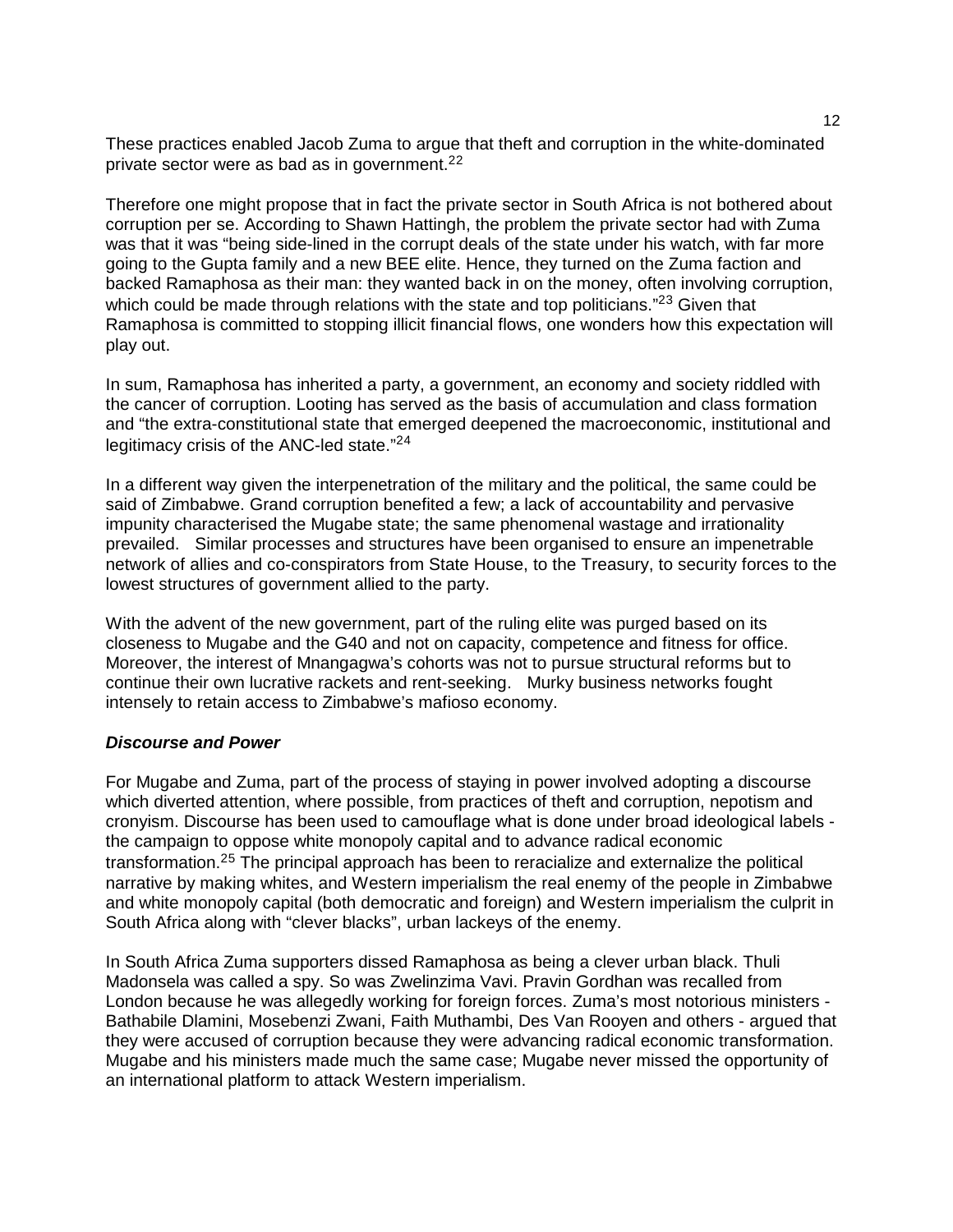In this discourse, the predatory class and its political representatives are portrayed in virtuous terms as saviours of the people, those that can bring true freedom and around which all black people should rally.<sup>2[6](#page-20-10)</sup> As Tim Cohen noted, "It is the mindset of those who have been stealing for so long that they believe they are doing us all a favour and that those who complain are the tools of foreign forces." 2[7](#page-20-11)

To some extent, southern African liberation movements share this perception in sidestepping the downsides of their rule and framing their problems in highly ideological terms. In annual meetings the group of GFLMs (Governing Former Liberation Movements), $<sup>7</sup>$  $<sup>7</sup>$  $<sup>7</sup>$  identify sponsored</sup> regime change as the single most salient threat facing them. Political change, in this view, comes from the West's project - defined in a 2016 report as "the increasingly widespread practice of overthrowing legitimate political authorities by provoking internal instability and conflict against governments that are considered inconvenient or insubordinate to their interests, replacing them with pliant puppet regimes that then pander to their interests".<sup>2[8](#page-20-12)</sup> In short, they saw their predicament as a product of an imperialist plot and not as a result of matters intrinsic to their rule. Certainly Mugabe and Zuma held this view.

This view of democracy is distinctive. A democratic result which did not favour GFLMs was considered to constitute regime change orchestrated by outsiders. Hence domestic opposition forces of whatever source - political parties, NGOs, student organizations the media and other groups in civil society - have been cast as puppets of the West, Trojan horses which serve this subversive agenda. The GFLMs lament any drift of the youth, the "born-free" generation towards political parties other than those which emerged out of former liberation movements.<sup>2[9](#page-20-13)</sup>

The purpose is clear - employing rhetoric about radical redistribution, black economic liberation and imperialism means that there is little interrogation of the contradictory practice that transformed liberation movements from vanguard parties of workers and peasants into elite projects where a few engage in wealth accumulation on an industrial scale.

# *Have the Parties in Power Changed?*

The analysis above suggests, at the least, caution about personalizing the problem around one bad leader and assuming that problems are solved when they are removed. The parties in power have not changed; nor have the fundamentals of the economy and society over which they preside.

Thus, despite the understandable euphoria accompanying the departure of Mugabe and Zuma, does it necessarily follow that either ZANU PF or the ANC will transform themselves into instruments of genuine change? Not only have networks in both state and party been established which do not serve the common purpose, but the system offers few incentives to change. Although the leaders who have come to power may be more competent than the ones who were ejected, the question remains whether their parties can be reformed.

In the Zuma era the internal processes of the ANC were corrupted. "Charges of vote rigging and the manipulation of the electoral system at all levels - from branches to the national

<span id="page-12-0"></span><sup>&</sup>lt;sup>7</sup> The meetings include representatives of the ANC, ZANU PF, SWAPO, MPLA, FRELIMO and Tanzania's CCM.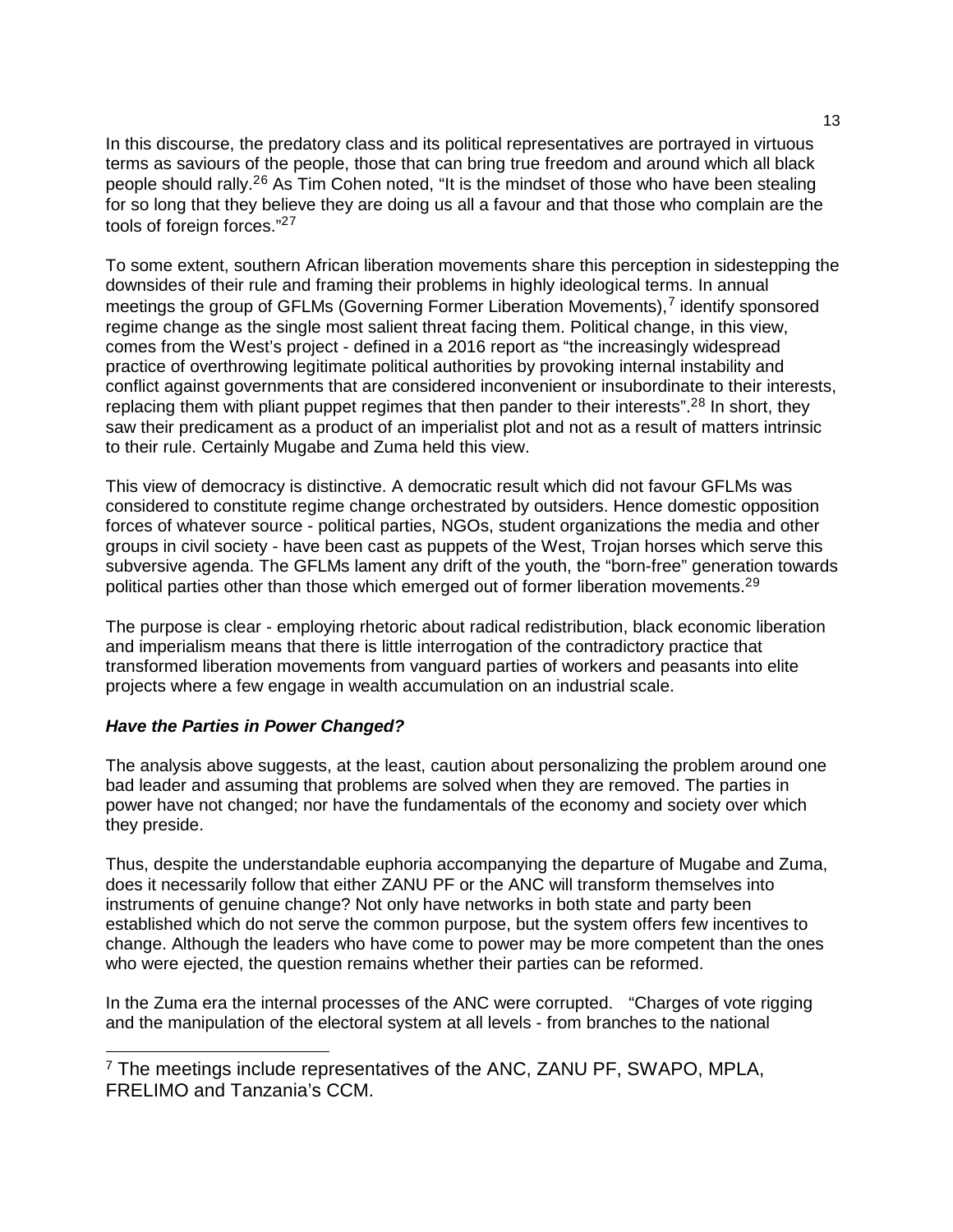executive - have been rife."<sup>3[0](#page-20-14)</sup> The dubious win of Ace Magashule over Senzo Mchunu for the position of ANC Secretary General in December 2017 was an important and strategic example. The ANC has also never been known to be particularly democratic, to encourage debate and to take criticism seriously. The very language of "deployment" and "discipline" hearkens back to the militarized structures of the past.

One must remember that the battle to expedite Zuma's early exit from the state presidency provoked intense resistance not only from Zuma but also from his supporters within the ANC who remain powerful especially in KwaZulu Natal. Until the end, general ANC support for Zuma was strong. The ANC in parliament defeated six motions of non-confidence in Zuma, including one with a secret ballot in August 2017. The very close win of Ramaphosa in the contest over the ANC presidency in December showed just how powerful Zuma remained to the end. For almost a decade, the ANC-dominated parliament rubber-stamped Zuma's initiatives and did his bidding. Many of the ANC NEC members who returned in December defended him against attempts to hold him accountable. It is not an exaggeration to say that for almost a decade the ANC acted as enablers for Zuma's presidency.

In the new dispensation, Ramaphosa is up against a fifth column working to undermine him and a divided leadership within top ANC structures. Two of the top six ANC officials were staunch Zuma supporters and personally replicated the corrupt culture and activities which he represented. David Mabuza, the ANC and state vice-president came to national office with a history of corruption scandals and political assassinations from his time as Mpumalanga premier, jumping ship to the Ramaphosa camp for reasons of expediency and personal advancement.

The key organizational heart of the ANC - represented by the Secretary General and his deputy - are known Zuma supporters. Both Jesse Duarte and Ace Magashule defend the Guptas and have had family members working for them. Duarte supported Zuma, insisting (before he resigned) that "he is going nowhere" and continues to insist "that he has done nothing wrong". Magashule has a chequered history in the Orange Free State and his chances of facing the criminal justice system without Zuma's protection are high. Magashule openly supported Zuma and did not hide his intention to restore to power in 2022 those who lost out in December 2017. Already Magashule has appointed interim structures in two provinces (Kwazulu Natal and the Orange Free State) which appear to favour political leaders whose election in the past was found to be illegal by the courts. $31$  $31$  Like Duarte, he continues to insist that Zuma has done nothing wrong.

The limits of Ramaphosa's power and his political debts were evident in the composition of his first Cabinet. Although he was able to restore probity to economic management with Nhlanhla Nene and Pravin Gorhan appointed as key ministers, a good number of tainted people were also included: notably David Mabuza as the state vice president and Zuma loyalists Malusi Gigaba and Nomvula Mokonyana as cabinet ministers. The fact that a minister as discredited and reviled as Bathabile Dlamini remained in Remaphosa's first cabinet is extraordinary; the choice was described by observers as "disrespectful of all South African women".<sup>3[2](#page-20-16)</sup>

Once in power, Ramaphosa has had to address the dilemma of his bare victory. His task for the near future is to keep the ANC together and to prevent a split while beginning the process of transforming the deformed state which he has inherited. He will also have to navigate the inevitable reaction within the ANC to the prosecution of senior ANC leaders from the Zuma administration, including Zuma himself. At the same time, he will not be able to defer indefinitely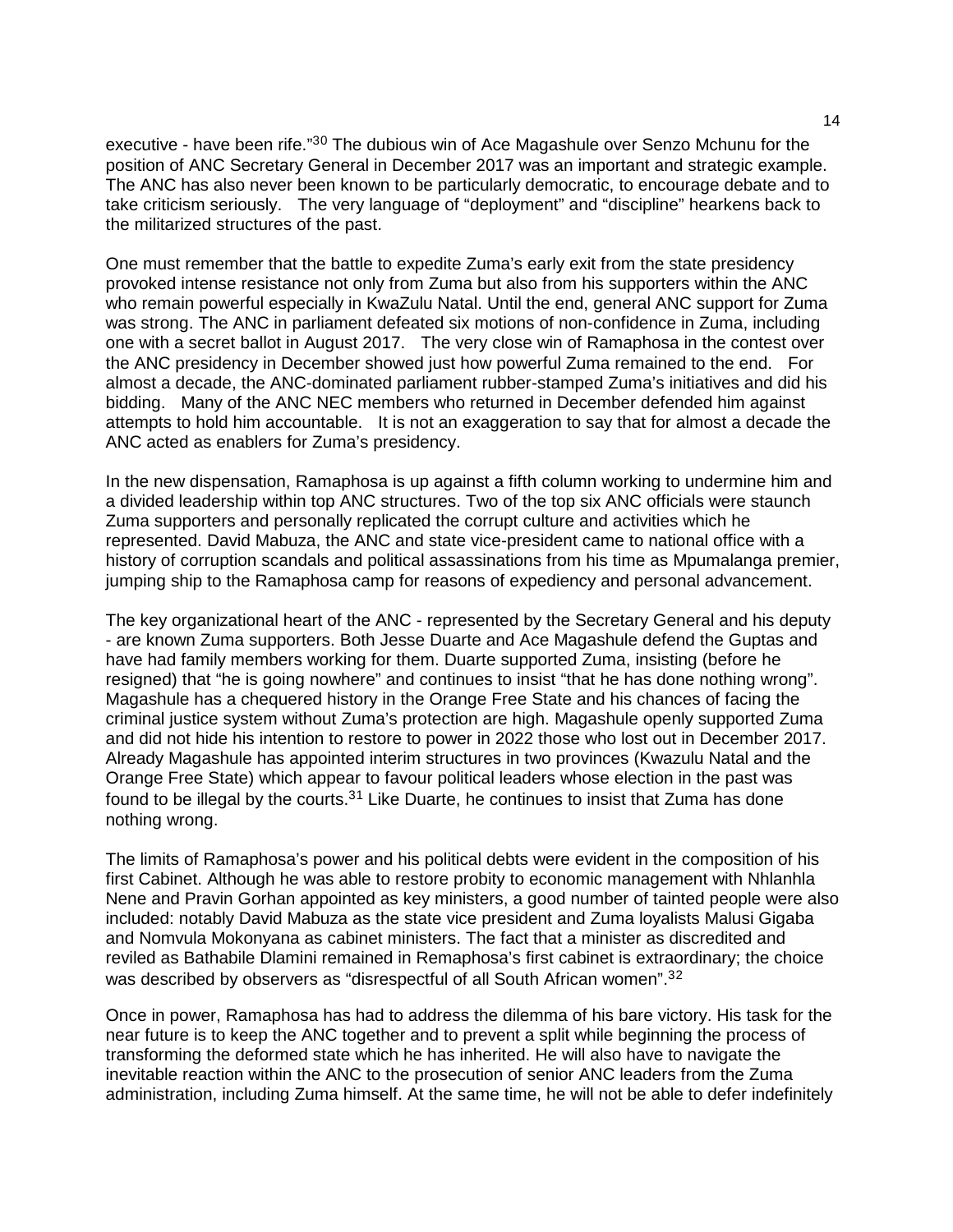the clamour for justice from the excluded majority. If his compromises become too distasteful to the general public, he will face a disenchanted electorate in 2019.

A recent example of the slim margin of power and the durability of forces linked to Zuma's regime has been the passing of a bill in parliament which promised to expropriate land without compensation. The Ramaphosa forces were able to add the rider that the process must not harm food security, agrarian production or inclusive economic growth. In the National Assembly debate, Ramaphosa made clear that South Africa will "not make the mistakes that others have made. We will not allow smash-and-grab interventions" - a thinly veiled reference to Zimbabwe.

The see-saw battle for power is clear.

#### *Inconvenient Truths - Larger Barriers to Change*

Even if these new versions of ZANU PF and the ANC are able to win battles to steer policy carefully, clean up corruption and the shadow state, it is important to remember that they still confront deep historical barriers to economic and social transformation.

In South Africa, Ramaphosa is faced with the dismal reality that the productive base of the South African economy has not changed in its fundamentals since the  $19<sup>th</sup>$  century. The economy continues to rely, to a great extent, on cheap black labour and the minerals-energy complex, even though this accumulation model has been in crisis since the early 1970s. The country remains dependent on mineral exports and foreign capital inflows for foreign exchange with which to purchase capital goods, intermediate goods and high technology. $8$  Since the 1980s the dramatic rise of the financial sector has accentuated the structural imbalance of the economy and its vulnerability.

South Africa had the misfortune of coming out of apartheid at a time when the neoliberal consensus was at its zenith and alternatives ruled out of order. Hence the possibility of moving beyond this narrow accumulation model was compromised by the first government's uncritical adoption of neoliberal policies and its rejection of redistributive policies of a transformative nature. Here are some key examples:

At the end of apartheid, the ANC government rejected proposals to impose taxes on wealth accumulated under apartheid and opted instead for voluntary contributions from the private sector. The result was token. Indeed, tax policy was one of the most egregious areas of ANC policy in the period after the end of apartheid. Private companies' contribution to total tax revenue plummeted from 18% of total tax in 1990 when transition began to 11% in 1999 while the share of taxes from mines went down to  $0.5\%$ .<sup>[3](#page-20-17)3</sup> Nor has this approach changed. In the latest budget in mid February, attempts to address the Zuma legacy left low corporate taxes untouched.

The decision to relax capital controls by the first post-apartheid government allowed capital outflow by domestic conglomerates on an unprecedented scale with minimal inward direct

<span id="page-14-0"></span><sup>&</sup>lt;sup>8</sup> The highest post-apartheid growth period was a direct product of the commodity super-cycle from 2002 to 2006 driven by the Chinese demand for resources. Once the commodity boom tailed off, South Africa's growth rate also declined.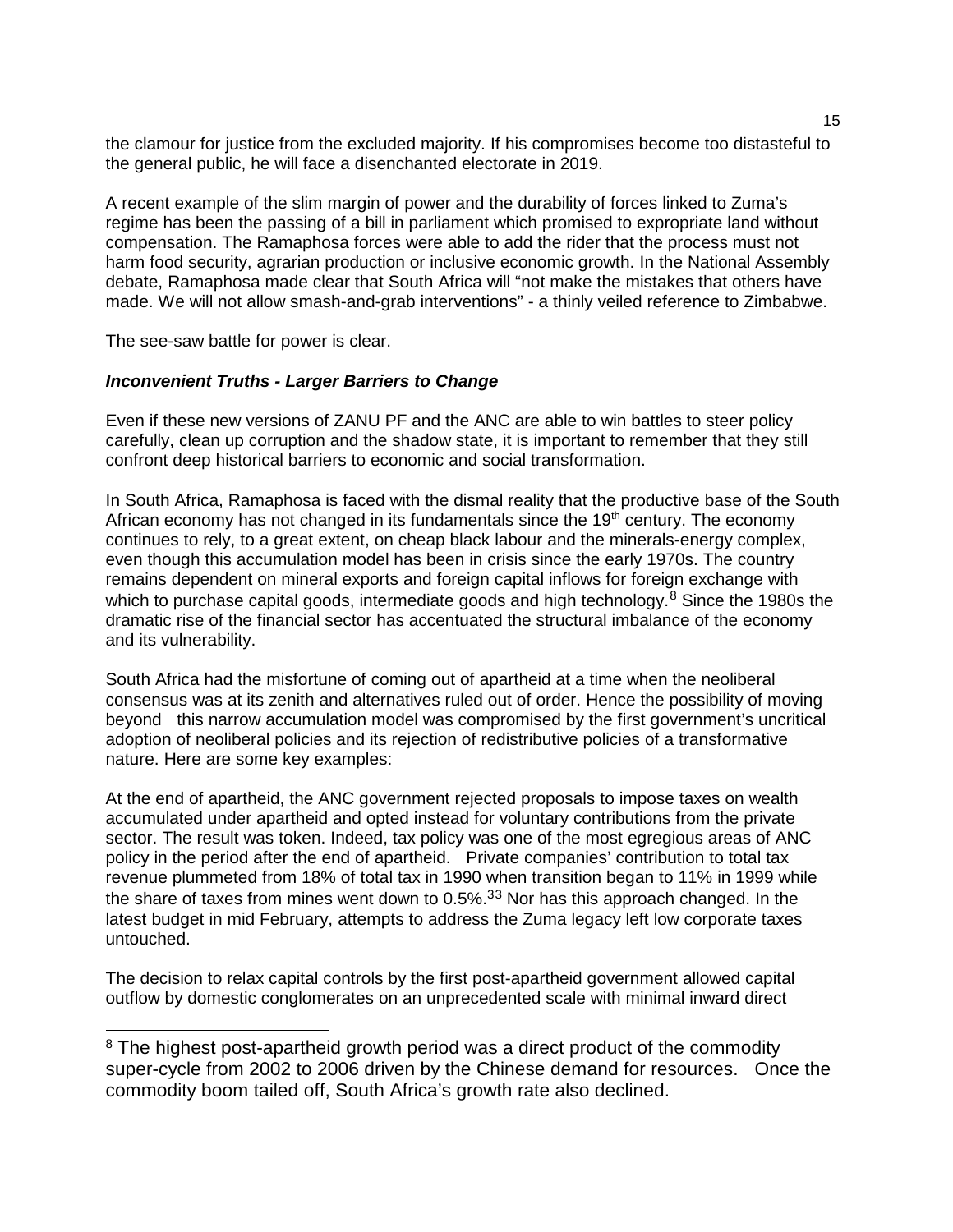investment by way of compensation. South Africa's largest conglomerates shifted their main listings to London and New York. The lack of adequate government regulation also contributed to illicit capital flows

Bowing to IFI pressure to liberalize trade, Minister of Trade and Industry Trevor Manuel boasted that he had dropped tariffs more drastically than even the WTO had advised. The result was the decimation of the sectors where South Africa's formal employment was concentrated - textiles, clothing and footwear - by cheaper Chinese imports. Not only did employment not grow to the expected 1.35 million new jobs in that period but there was a net loss of 500,000 jobs in the non-agricultural sector from 199[4](#page-20-0) to 2000 and another 200,000 in the country's farms.<sup>34</sup>

Instead of companies and workers benefiting from these policies, a form of deindustrialisation occurred. Working conditions and pay for labour deteriorated with the advent of casualisation in forestry, mining and agricultural sectors.3[5](#page-20-18)

Social grants have been part of the way in which South African governments have attempted to compensate for these realities. However, the net effect of the ANC governments' orthodox macro-economic policies has been the deracialisation of its "modern" economy, leaving the rest "exactly where it currently is: marginalised, poor and overwhelmingly black".<sup>3[6](#page-20-2)</sup> Poverty, inequality, unemployment have thus been hardwired into the post-apartheid economy.

Hence it can be argued that South African leaders went through an earlier form of state capture - when the captains of South African industry and their international associates were influential enough to train ANC politicians and then to see them put in place policies which suited the broader interests of capital. Their success guaranteed the continued privilege of economic elites who had profited from apartheid albeit with the incorporation of a few black elites under the guise of black economic empowerment. Cyril Ramaphosa is one leader who, abandoning the political sphere, became ultimately one of South Africa's richest leaders (and second richest black capitalist after his brother-in- law, Patrice Motsepe).

In sum, what is being argued here is that, even if foreign capital responds to the Ramaphosa presidency with a renewed interest in South Africa's as a "hot" destination, the essence of South Africa's economic dilemma is unchanged, the prospects for the poor still dim. Although Ramaphosa's position may not resemble Zuma's with the Guptas and their associates, given his administration's links to transnational and financial capital, it is reasonable to ask whether the South African state can evade broader "capture".

So far, one has to look in vain for political forces within the ANC which will go to bat in a serious way for the interests and struggles of the majority who have been left out in the post-apartheid era. One litmus test of the new administration's alignment is impending labour legislation which will make it more difficult for workers to call a strike and will exclude some of the most vulnerable casual workers from the protection of the minimum wage. Indeed, the focus of the early Ramaphosa regime is on stabilizing the fiscus, producing an austerity budget and re-establishing confidence with the same world which brought South Africa neoliberalism in the early post-apartheid years.

# *Zimbabwe*

The legacy of the Mugabe period in Zimbabwe is even more severe. From the late 1990s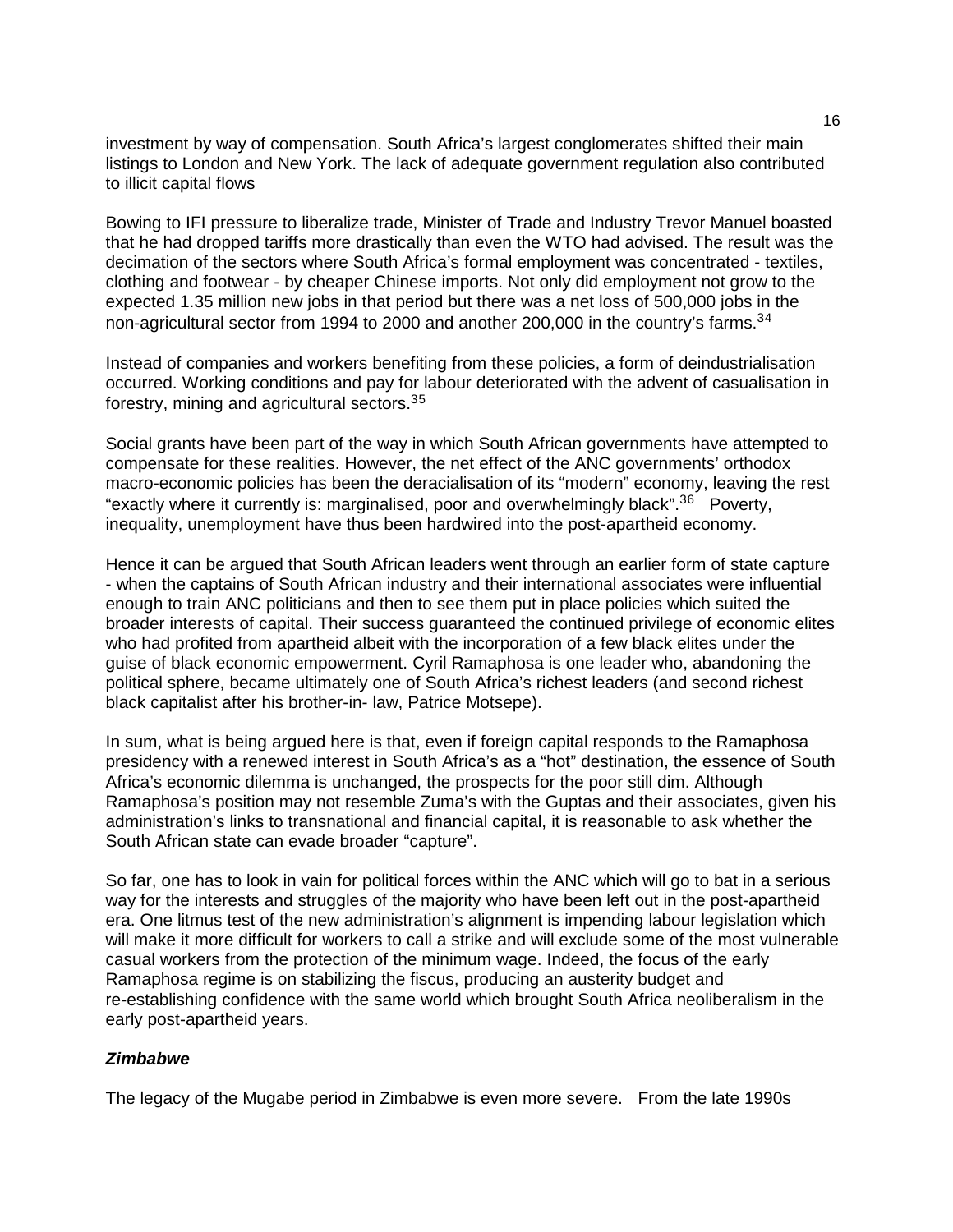through the 2000s, a series of policy choices, serious mismanagement and wholesale looting by corrupt officials led to the virtual collapse of the economy. By the time Mugabe resigned in November 2017 the crisis had escalated to a national emergency with the Mnangagwa government facing an economic recession, resurgent inflation, an extremely dire fiscal position; crippling shortages of foreign currency and cash dollars, a critical balance of payment (BoP) position, mounting sovereign debt distress, high and semi-permanent unemployment; fragile financial markets, a persistent liquidity crunch and declining social services.<sup>3[7](#page-20-19)</sup>

The task ahead is immense. The banking system needs to be transformed, the currency system stabilized and huge transfusions of capital acquired to rebuild neglected infrastructure. A renewed attempt will have to be made to reschedule the vast debts incurred by the Mugabe regime. Industry must be updated and rejuvenated in a sector which has almost disappeared. A new and effective development strategy, other than increasing exports, is vital but not on the horizon.

Mnangagwa now has to juggle reviving the economy with stabilizing the country as it moves towards elections in a few months. The post-coup climate is precarious.

The re-emergence of Mugabe may or may not pose a threat. Mugabe has spoken his mind to the AU chair and to local and foreign media. The AU chair didn't take him seriously and Mugabe underwhelmed the media, not the least because of his hostility to them in the past. Much to Mugabe's annoyance SADC and especially the South African government have not come to his aid.

Initially, Mnangagwa went out of his way to pay tribute to Mugabe as the founding father of Zimbabwe and to give him a generous pension and benefits. The strategy seemed designed, in part, to placate those in Africa who still respect Mugabe and who oppose military coups in principle. While taking charge of the state, the new government made a great effort to downplay the military aspect of what was a coup, and insisted that the change was a "military assisted transition" to rid the state of corrupt and destructive elements around Mugabe (code for Grace and the G40).

Mugabe has expressed bitterness about his ouster and decried its illegality and defiance of Zimbabwe's constitution. His goal is to have Mnangagwa invite him back to the political stage so that the disgrace of his ouster by the military might be remedied and political power might be handed over "properly". Mnangagwa's polite response was to say that Zimbabwe had moved on. Mugabe remains lonely and isolated, holed up in the Blue Roof mansion, a figure rapidly shrinking into irrelevance.

The appearance of the newly-formed National Patriotic Front party led by former general Ambrose Mutinhiri, however, is widely believed to be a vehicle for the Mugabes, disgruntled G40 supporters and the Zezuru vote. Although Mugabe has broadly hinted at transferring his support to the NPF, his loyalties remain with ZANU PF as indicated by recent media interviews. The NPF is his last throw of the dice, but not much more. Should it become a functional party, it would, at most, dilute ZANU PF'S support and open the way for Nelson Chamisa and the MDC-T alliance. We shall see. But one thing seems certain: the Mugabe era is history.

Nevertheless, even if Mnangagwa is able to control factions within ZANU PF which did not support his ascendancy, he still has to accommodate the looming presence of the military.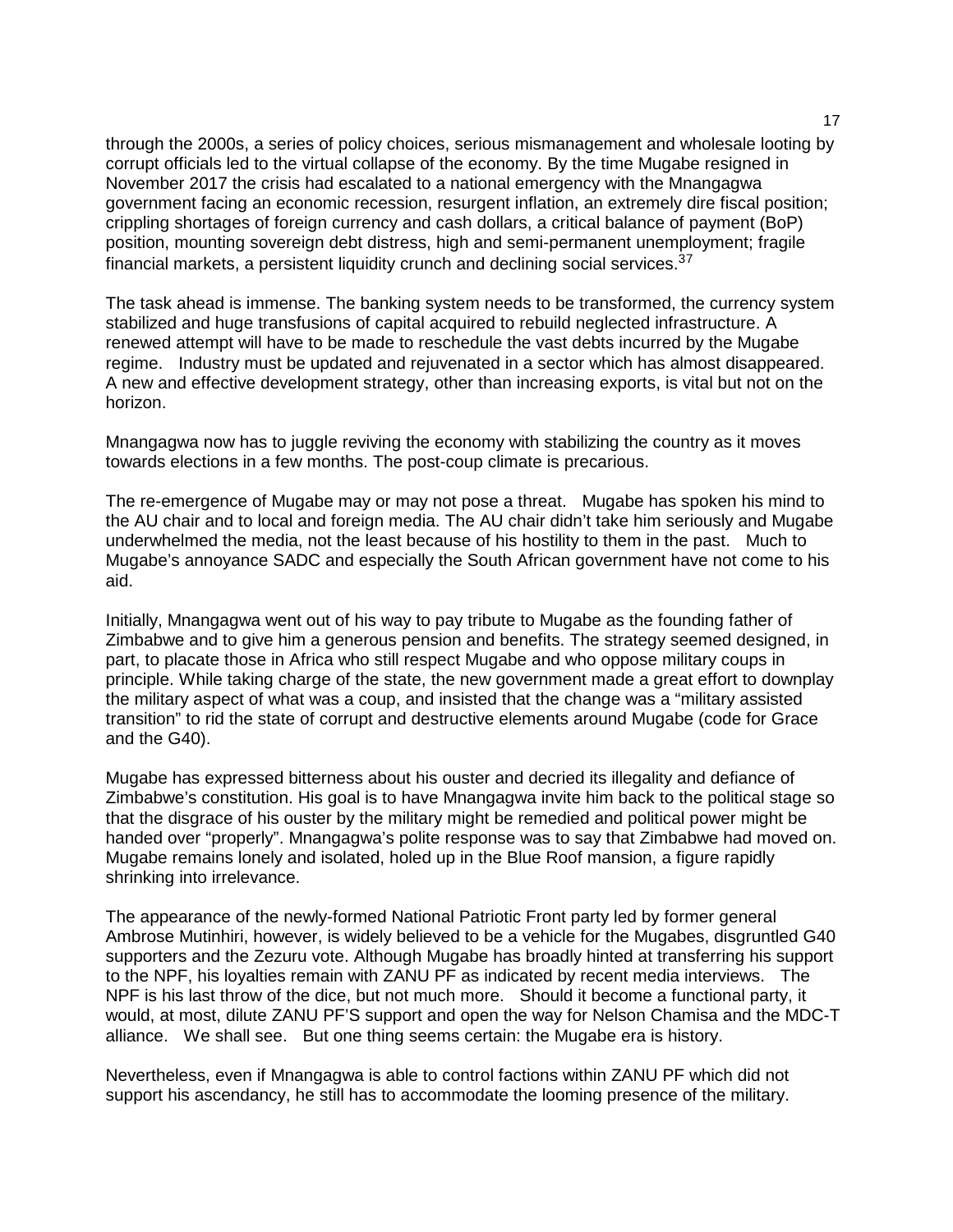Historically, the army has seen itself as the custodian of the nationalist project and has openly declared its interest in who should rule. In 2002, the Commander of the Zimbabwean Defence Forces, Vitalis Zvinavashe convened a press conference to announce that they would never salute a head of state without liberation war credentials; a proposition which ruled out Morgan Tsvangirai at the time and which would rule out his successor Nelson Chamisa now.

In fact, should losing seem imminent, there is nothing to stop the army from launching a campaign of violent persecution of the opposition as it did in the aftermath of the 2008 presidential election when Mugabe lost the first round of the presidential election. Moreover, as Tendai Biti, the People's Democractic Party (PDP) president and MDC alliance secretary suggested, the military coup which toppled Mugabe set a dangerous precedent. "There is nothing that will stop the tanks from moving again", Biti said. "Because when they planned this coup, they didn't plan this coup in order to lose the election in July or August".<sup>3[8](#page-20-20)</sup>

# *Conclusion:*

In closing, the dramatic political changes which have ushered in the end of Mugabe and Zuma are unlikely to produce profound transformation in the short and medium term. The barriers are huge.

At best, stability may be on the horizon in Zimbabwe and the process of rebuilding a shattered economy may commence. Given the prominence of the military, however, political instability cannot be ruled out, especially in the event of a victory by the MDC's Chamisa. After a rush of interest, Western countries (excepting Britain which has had a love affair with Mnangagwa) and international capital have adopted a 'wait and see' approach - until the election unfolds. If the election proceeds with the usual cheating and violence, then all bets are off. If it meets the low bar set by observers, then the country may be able to begin the long trek out of its battered past.

In South Africa, one can only watch Ramaphosa's balancing act as he deals with noxious elements embedded in the ANC and the South African state while confronting their legacy of looting and dysfunction. The more formidable problems of poverty and unemployment facing the majority of the population will compete with the demands of international capital and institutions for attention. The options are difficult: forcing change on the owners of capital will kill investment and growth. Ignoring demands for reform will trigger costly resistance from the excluded.<sup>3[9](#page-20-21)</sup>

A shifting, unstable compromise is the most that can be expected.

Cyril Ramaphosa's conclusion to his first SONA quoted Hugh Masekela: "I wanna be there when the people start to turn it around". There will be a lot of water under the bridge before this sort of change will prevail. Yet, twenty-four years after the end of apartheid, anger in the black community over the fact that the white minority still has control of the economy and society is real and growing and cannot be ignored.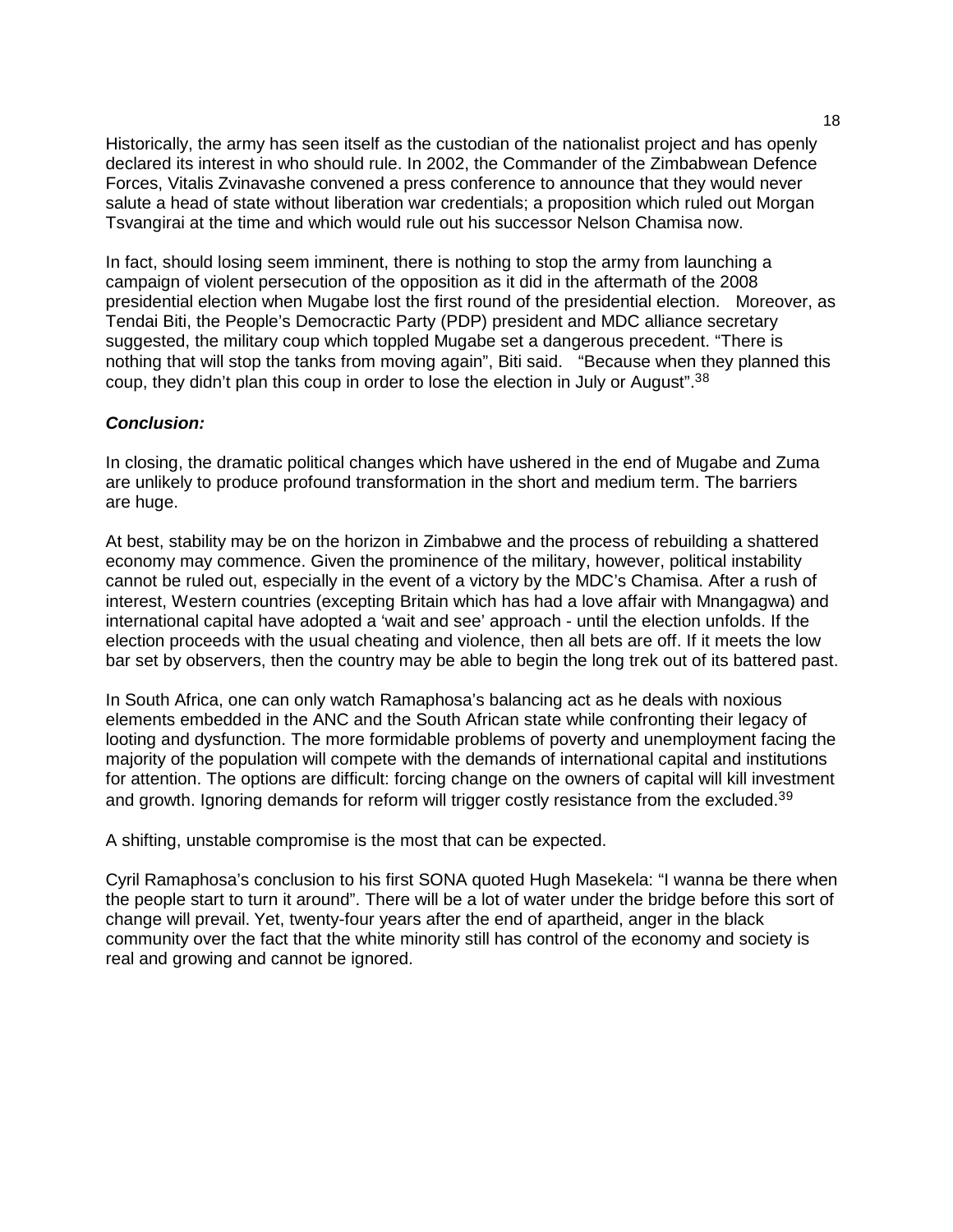#### *Endnotes:*

j 1. Dirk de Vos, "We can't tax ourselves out of inequality", *Daily Maverick*, 28 February 2018 and Dennis Webster, "Dissident has stood firm against inequality", *Business Day*, 1 February 2018.

2. Webster, "Dissident has stood firm".

3. Marianne Merten, "SONA 2018: Ramaphosa charm offensive extends to land expropriation, unemployment and that 'reshuffle'", *Daily Maverick*, 21 February 2018.

4. Liesl Peyper, "Youth unemployment in SA a national crisis - economists", *Fin24*. 8 August 2017.

5. Ray Ndlovu, "Emmerson Mnangagwa has a colossal job and very little time to get it done", *Business Day*, 14 January 2018.

6. https://www.youtube.com/watch?v=ACUCh6q6UKA&t=17s

7. "Interview with Emmerson Mnangagwa: Zimbabwe's new president has changed his tone, but has he changed his mind?" *The Economist*, 7 March 2018.

8. Cited in Solidarity Peace Trust, "Old Beginnings - the Political Context of Zimbabwe and a Report on Biometric Voter Registration (BVR): A National and Matabeleland Perspective", February 2018, 8.

9. Peter Bruce, "Is it time for Ramaphosa to talk to Malema?" *Business Day*, 8 February 2018.

10. Seven Friedman, "Future of opposition parties hinges on what ANC does", *Business Day*, 7 February 2018.

11. Jacques Pauw, *The President's Keepers - Those Keeping Zuma in Power and out of Prison* (Cape Town: Tafelberg, 2017).

12. The Gupta emails can be found at http://amabhungane.co.za/ and https://www.dailymaverick.co.za/section/scorpio/

13. State Capacity Research Project, "Betrayal of the Promise: How South Africa is Being Stolen", May 2017.

14. Mike Roussos, "Ramaphosa rapture and the revitalisation of the ANC", *Business Day*, 20 February 2018.

15. Mike Morris, "Op-Ed: South Africa's problem is greater and deeper than the Guptas, Zuma, and their cronies", *Daily Maverick*, 14 August 2017.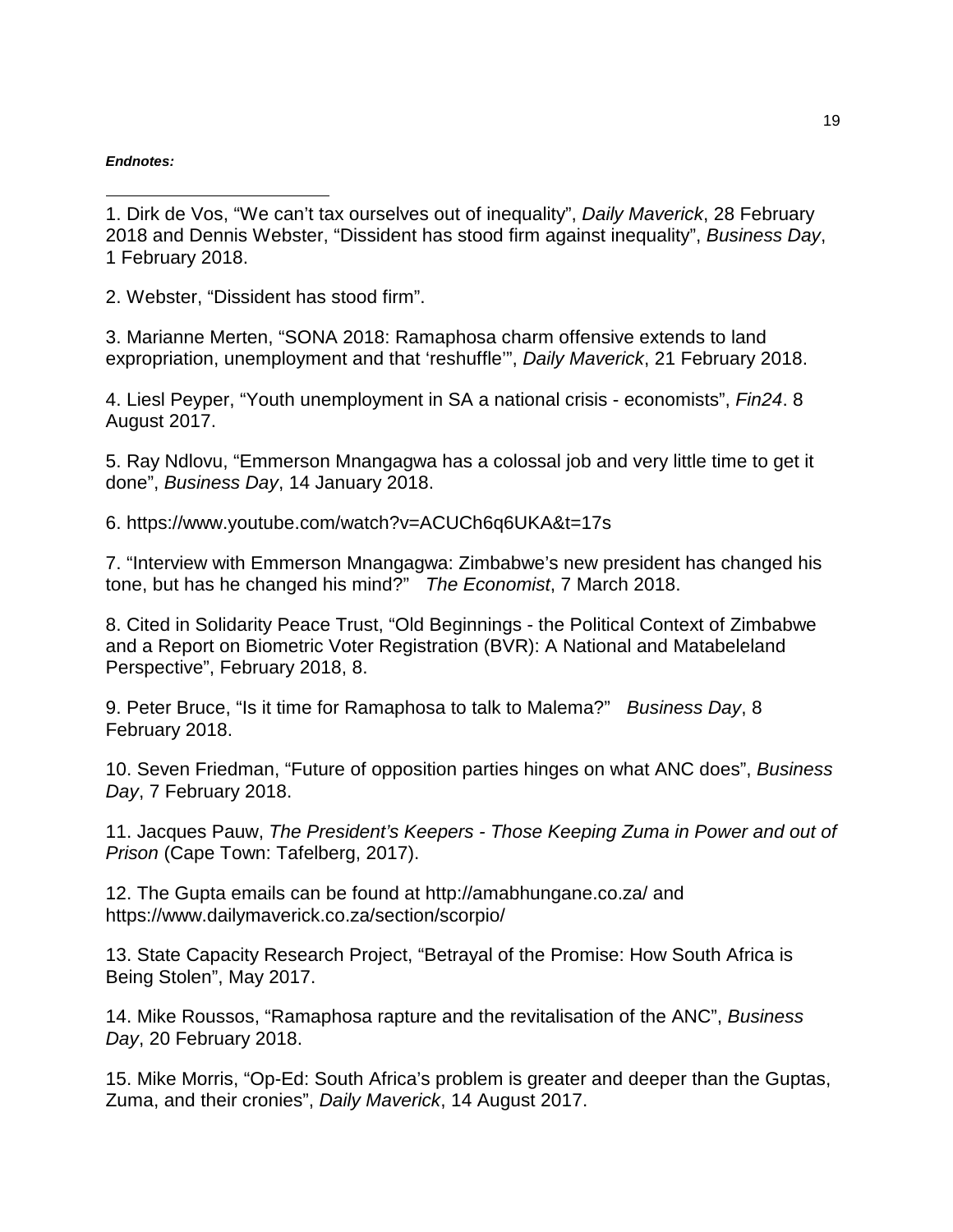j 16. See Niren Tolsi and Paddy Harper, "Only stagnant pools remain after the Zunami", *Mail and Guardian,* 16 February 2018.

<span id="page-19-0"></span>17. Eusebius McKaiser, "Don't get too excited about South Africa's new President", *The Globe and Mail*, 16 February 2018.

<span id="page-19-1"></span>18. Morris, "South Africa's problem".

<span id="page-19-2"></span>19. Morris, "South Africa's problem".

20. Morris, "South Africa's Problem".

<span id="page-19-3"></span>21. Morris, "South Africa's Problem".

<span id="page-19-4"></span>22. Norimitsu Onishi, "Jacob Zuma's Legacy Is a Weakened South Africa", *New York Times*, 14 February 2018.

<span id="page-19-5"></span>23. Shawn Hattingh (ILRIG), "Out with the old, in with the not so new (or clean)" libcom, 16 February 2018, https://libcom.org/news/out-old-not-so-new-or-clean-16022018

<span id="page-19-6"></span>24. Vishwas Satgar, "SA must resist another captured president: This time by the markets", *Mail & Guardian*, 21 February 2018.

<span id="page-19-7"></span>25. Raymond Suttner, "Op-ed: 'Two centres of power' within the ANC? How does #Ramaphosa resolve this?" *Daily Maverick*, 6 February 2018.

<span id="page-19-8"></span>26. Morris, South Africa's problem".

27. Tim Cohen, "Remember the undignified end of a hero", *Business Day*, 12 February 2018.

<span id="page-19-10"></span><span id="page-19-9"></span>28. "Report of the Workshop of Secretaries-General of Governing Former Liberation Movements of Southern Africa on The Current Common Political, Economic and Security Challenges They Face", Victoria Falls, Zimbabwe, 4-8 May 2016, 3-4.

<span id="page-19-11"></span>29. FLM report, 6-7.

30. Sisonke Msimang, "Zuma is not enough. The ANC itself must be cleansed of corruption", *The Guardian* (UK), 15 February 2018.

<span id="page-19-12"></span>31. Suttner, "Two Centres of Power".

<span id="page-19-13"></span>32. Rebecca Davis, "Cabinet Reshuffle: Bathabile Dlamini's appointment disrespects ALL South African women", *Daily Maverick*, 27 February 2018.

<span id="page-19-14"></span>33. Hein Marais, *South Africa - Limits to Change*, 2nd edition, Zed Books and University of Cape Town Press, 2001, 188.